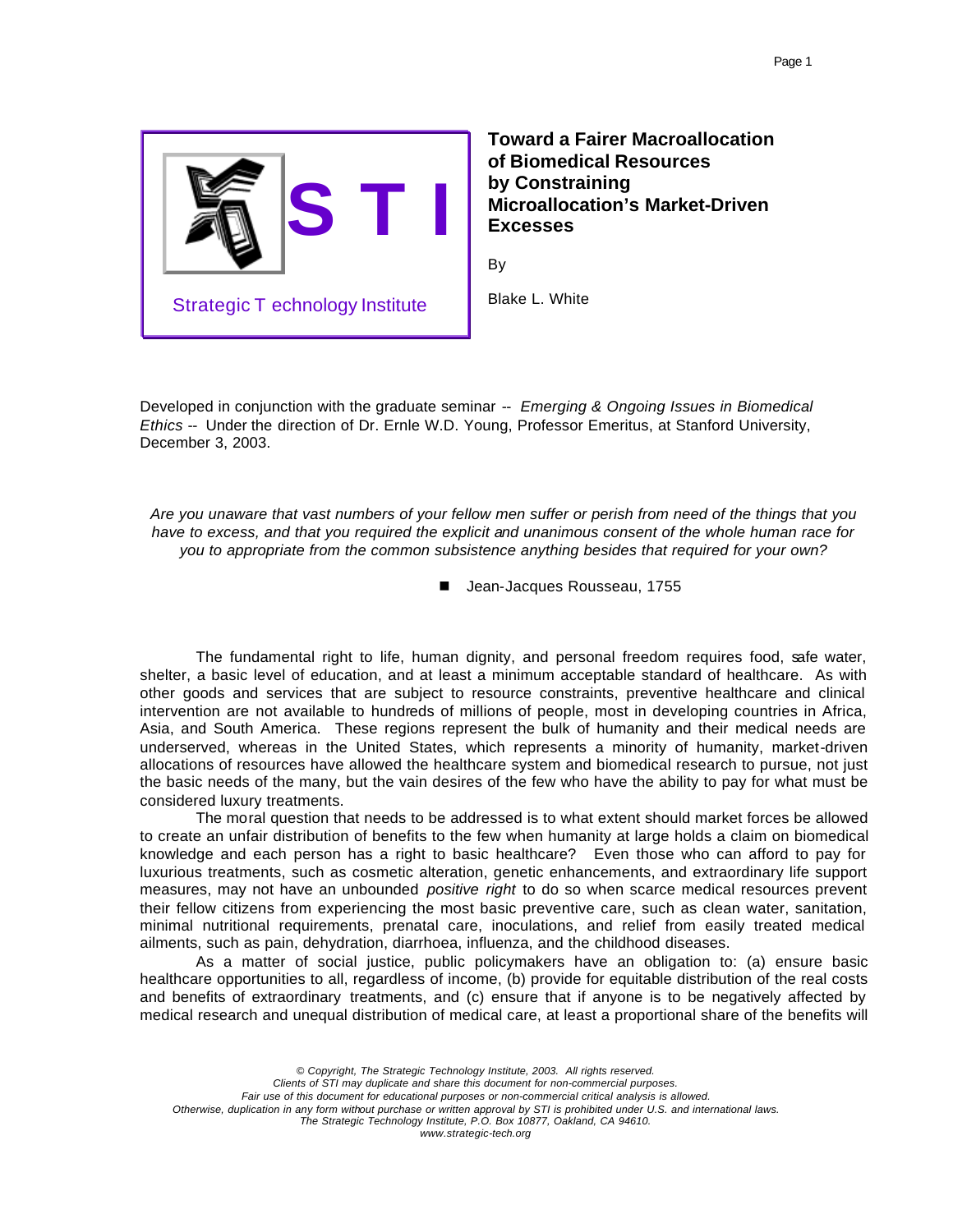accrue to the most negatively affected groups. In a connected world of travel and commerce, where pandemics threaten all of humanity, its is morally wrong and short-sighted to address these issues in any other manner than via a global strategy.

### **The Plight of the Many**

Even for basic medical care, the entire U.S. system seems to be in a crisis. According to Munson, "A crisis exists in a social institution when factors are present that tend to destroy it or render it ineffective in achieving its goals. Two major factors are present in the American health care system that put it in a state of crisis: the increasing cost to the society of health care (despite the advent of costcontrol policies) and the failure to deliver at least a decent minimum of health care to everyone who needs it."

The cost of health care takes more in gross domestic product (GDP) than education and defense combined, amounting to over \$1 trillion annually or \$3,800 per person. As a percentage of GDP, the cost of health care has tripled since 1960, going from 5.3 percent to 15 percent of GDP (Munson 805-806). Even with this significant level of funding, the health care system is failing to deliver an adequate minimum standard of care for all. The number of people without medical insurance exceeds 44 million, up from 29 million in 1979. Half of those without insurance are children or families with children, and children make up over 25 percent of the uninsured (Munson 807). Since people leave and enter the insurance rolls, often due to layoffs or job changes, estimates of upward of 60 million people are uninsured for at least some of the time during the year (Munson 807). When people find new employment, it is often with smaller companies that either do not offer health insurance, or limit coverage to the employee without covering the employee's family, or limit the dollar amount of coverage or types of procedures. Munson cites studies that show that more than 10 percent of the population receive no care at all and that 4 million people who actually need care do without it. To exacerbate the situation, when the uninsured or underinsured delay seeking medical treatment, frequently the result is a disease that could have been treated effectively and inexpensively at an earlier stage (Munson 808-809).

More sophisticated treatments, such as transplantation of kidneys, livers, hearts, lungs, bone marrow, corneas, and skin, are common; however the need remains great. Munson quotes statistics based on 1996 U.S. data that showed,

"While…more than 20,000 people received transplants at the nation's 278 transplant centers, more than 3000 more people died waiting for organs. On the last day of 1996, 50,407 were on the transplant waiting list, and during the year, there were a total of 33,000 new registrations. For every organ transplanted, 2 more people enter the waiting list, and those on the waiting list currently die at a rate of 10 people a day" (Munson 737-238).

There is also the spectre of global pandemics. In the U.S., only about 20 percent of the roughly 1 million people who are HIV positive have insurance adequate to cover most of the expenses for \$12,000 worth of drugs and \$5,000 in laboratory tests and doctor visits (Munson 334). On a global scale, 1997 United Nations statistics estimated the spread of HIV to have reached over 306 million, two-thirds of whom lived in the countries of sub-Saharan Africa, who can not afford the expensive combinations of drugs and treatments available in the U.S. The U.N. estimates that 1,600 children a day are infected with HIV and 1,200 children die of AIDS daily (Munson 343). Recent reports from the United Nations indicate that in 2003 over 46 million people had AIDS, over 5 million were newly infected, and over 3 million died this year. $<sup>1</sup>$ </sup>

Ismail Serageldin, the Director of the Library of Alexandria in Egypt, notes the stark differences between the haves and have-nots. The differences between the top 20 percent of the world's population and the bottom 20 percent are even more extreme and the gulf seems to be getting wider over time.<sup>2</sup> The

 $\overline{a}$ 

*© Copyright, The Strategic Technology Institute, 2003. All rights reserved.*

*Clients of STI may duplicate and share this document for non-commercial purposes.* 

*Fair use of this document for educational purposes or non-commercial critical analysis is allowed.* 

*Otherwise, duplication in any form without purchase or written approval by STI is prohibited under U.S. and international laws.*

*The Strategic Technology Institute, P.O. Box 10877, Oakland, CA 94610.*

<sup>&</sup>lt;sup>1</sup> Reported on *The News Hour with Jim Lehrer*, PBS, November 25, 2003.

 $2$  For example, the top 20 percent consumes 85 percent of the world's income, while the bottom 20 percent lives on 1.3 percent of the world's income. A generation ago, the top 20 percent were 30 times as rich as the bottom 20 percent. Today, they are more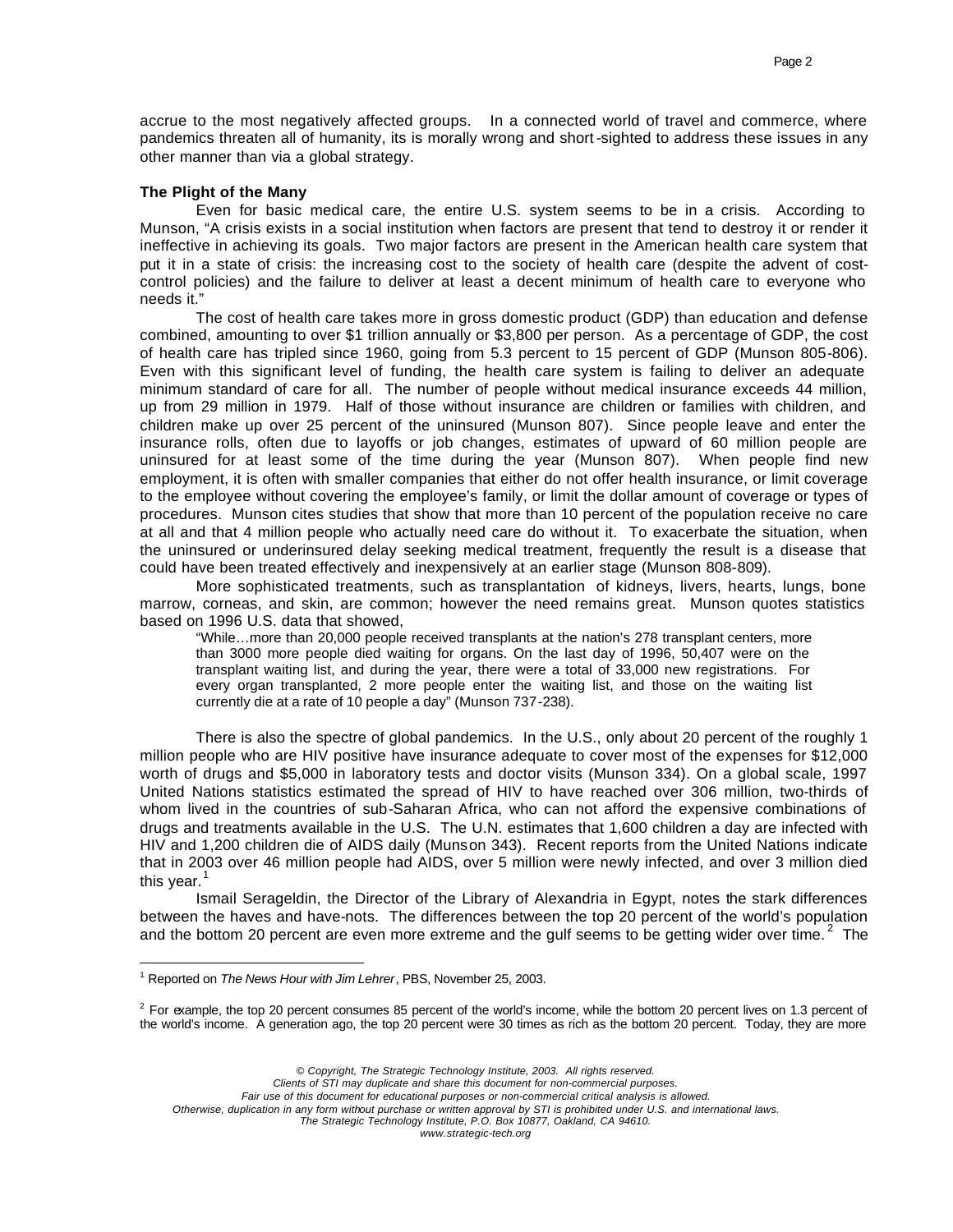richest 15 persons have more wealth than the combined GDP of all of sub-Saharan Africa's 550 million people (Serageldin 55-56). So, given the reliance of the medical establishment on market forces, it is no surprise that, not only is basic healthcare tenuous in the U.S., but it is almost non-existent for billions of fellow world citizens. According to Serageldin, over 1 billion people do not have access to clean water, 2 billion have no access to adequate sanitation, 1.3 billion people in cities breathe air below the standards set by the World Health Organization, and 40,000 persons die from hunger-related reasons daily.

 When we consider exporting America's expensive pharmaceutical and medical wonders to the developing world, we have to recognize that 1.2 billion people live on less than \$1 U.S. per day (Serageldin 55-56). Speaking of his work with the poor in Haiti, Paul Farmer notes that, "In a poor country tightly bound to the rich one, real infections continue to kill off the poor, and we are told sternly to look harder for cheaper, more cost-effective interventions" (Farmer xiii). According to Lawrence Hinman, " We do not deserve to be born into an affluent society any more than we deserve to be born into an impoverished society. However, we do benefit from the exploitation of poorer societies" (Hinman 16).

There is also suspicion that research funds are flowing to the diseases of the rich, where the highest profits may be garnered. "It is inconceivable that of the 1,233 drugs that have been approved in the last decade, only 11 were for treating tropical diseases [the region where most of humanity lives], and of these, half were intended for livestock, not humans," notes Serageldin. He goes on to observe that, "It is inconceivable that many of the persistent issues of child nutrition that could be tackled by changing the nutritional content of crops are receiving so little attention" (Serageldin 58). Likewise, Farmer reminds us that even limited use of antiretrovirals could have an immediate and substantial impact on South Africa's AIDS epidemic (Farmer xxvi).

## **Protecting Vulnerable Groups from Biomedical Abuses**

 $\overline{a}$ 

This paper addresses the need for a more "qualified utilitarian" approach to biomedical research and treatment allocation that seeks to maximize the overall benefits to society while providing a fairer distribution of benefits and costs than is found in contemporary practice. Such an argument appeals to the logical sensibilities of those who must make tough decisions on allocation of scarce medical resources. However, though we seek objectivity, one should not be fooled into believing that such objectivity actually exists in practice. Human beings who come to the decision space with biases, presuppositions, prejudices, and human frailties make these decisions. The biomedical community, as well as the individual practitioner, must be vigilant in their efforts to recognize subjective bias and make adjustments for it. Modern technology, especially medical technology, has taught us that if anyone is to be negatively affected by an experiment, new procedure, or withholding of treatment, it will be the poor, the powerless, and those of color. $\frac{3}{5}$ 

Perhaps the most egregious of human experimentation, with the exception of the Nazis doctors of World War II, has come to be known as the Tuskegee Experiment. From 1932 to 1972, the U.S. Public Health Service conducted *The Tuskegee Study of Untreated Syphilis in the Negro Male* with 600 subjects

*© Copyright, The Strategic Technology Institute, 2003. All rights reserved. Clients of STI may duplicate and share this document for non-commercial purposes. Fair use of this document for educational purposes or non-commercial critical analysis is allowed. Otherwise, duplication in any form without purchase or written approval by STI is prohibited under U.S. and international laws. The Strategic Technology Institute, P.O. Box 10877, Oakland, CA 94610.*

than 70 times as rich. The richest three persons on earth have more wealth than the combined GDP of the 47 poorest countries (Serageldin 55-56).

 $3$  According to Munson, although there are many factors that contribute to the racial disparity in health statistics, including environmental, nutritional, stress, genetic, and income factors, it remains striking to note that African Americans constitute the highest death rate of any group in America. While the general rates of heart attacks, strokes, and cancer have declined, Blacks are still more likely to suffer them sooner than Whites. Black people enjoy eight fewer years of relatively good health than do Whites or Hispanics. Cancer has increased 62 percent among Black males, compared to their White counterparts. While the death rate among women due to breast cancer decreased by 10 percent between 1990-1995, the death rate among Black women remained steady and they are twice as likely to die from beast cancer as White women. Diabetes among Blacks increased by three times that of Whites. In addition, Native Americans have higher levels of diabetes. Hispanic Americans suffer from higher rates of stroke. Puerto Rican children are more prone to asthma. Tuberculosis among Asian Americans is 15 times higher than among whites (Munson 267-268).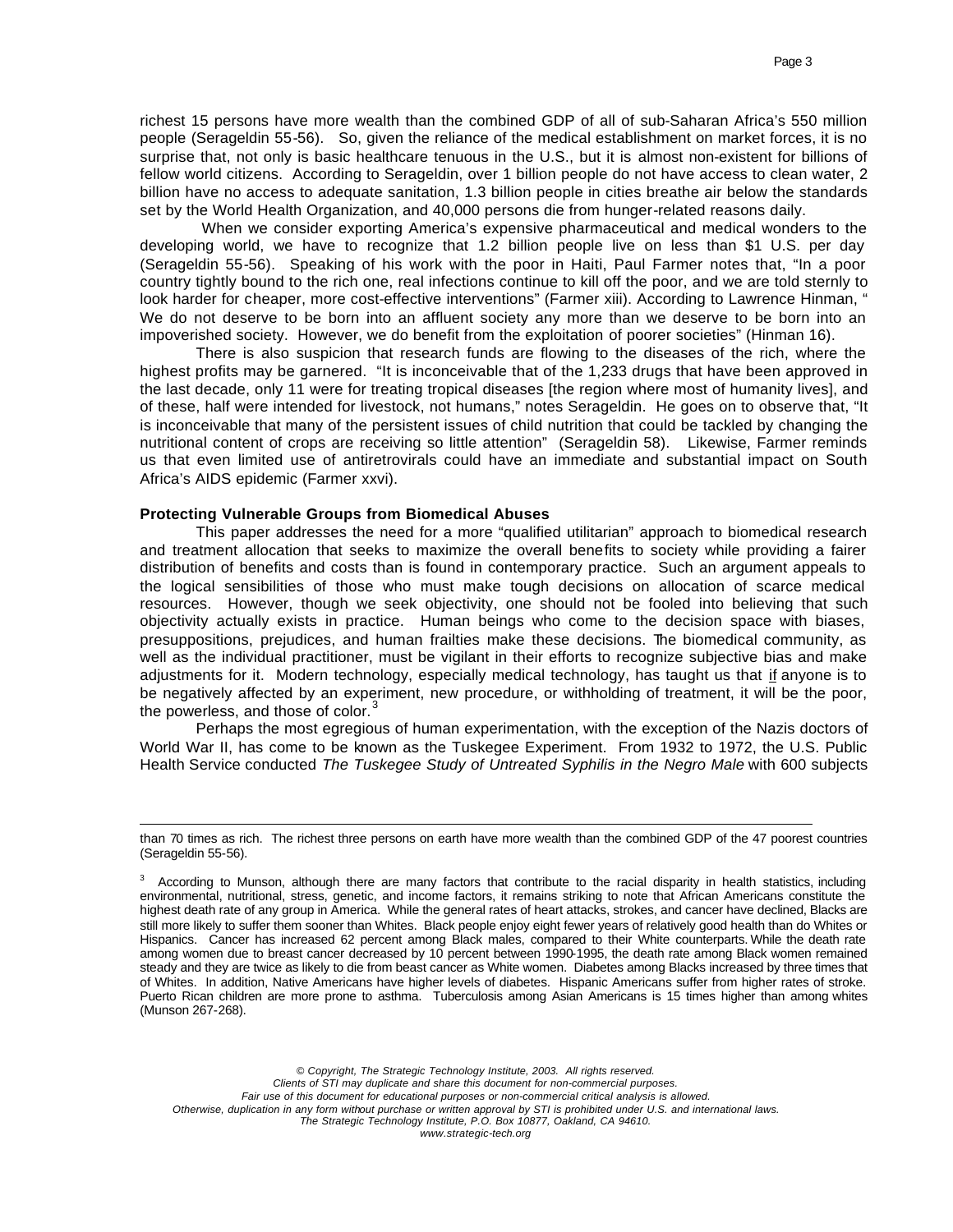treated with placebos without informed consent.<sup>4</sup> As a result, over the 40 years of the study, 28 men died, 399 diagnosed syphilis sufferers went without treatment, 201 underwent placebo treatments for syphilis that they did not have, the government paid out \$10 million in out-of-court settlements, and finally in 1997 President Clinton formally apologized to the survivors. Clinton noted that, "What the United States did was shameful, and I am sorry" (Munson 255-257).

African Americans have had a long-held suspicion that the emergency wards of county hospitals treated them like experiments and teaching cases. The Tuskegee Study did more damage than any other single event to promote distrust of doctors among the Black community.<sup>5</sup> However, it was not the only abuse perpetrated upon the Black community. As late as 1973, two Black sisters from Montgomery, Alabama, a 12 and 14-year old were surgically sterilized without their parents' consent. An investigation revealed that in the same town, 11 young girls (10 of them Black) had also been sterilized. In Aiken, South Carolina during the early 1970s, 18 out of 18 Medicaid funded sterilizations were of Black women (Munson 293).

More proof of bias, insensitivity, and possibly racism can be seen in the 1995 AZT trials among 12,211 women in five African countries, Thailand, and the Dominican Republic. In an effort to find a cheap and effective way of preventing HIV-positive women from passing on the virus to their babies, the CDC, National Institutes of Health (NIH), the World Health Organization (WHO), and the U.N. decided to run a test involving a control group that was given a placebo instead of the zidovudine (ZDV, previously called AZT), which had already been proven to be effective in the U.S., cutting the transmission of the virus from mother to child by almost two-thirds. The deliberate withholding of a known and effective treatment for HIV transmission meant that over 1,000 babies might have become HIV-positive unnecessarily (Munson 463-465).

The Tuskegee and ZDV abuses are not aberrations. The American medical community has exhibited an outrageous disregard for ethics when the poor, powerless, and those of color are involved. For example, a shocking series of radiation experiments were carried out since World War II on those who are vulnerable. In the 1940s, Vanderbilt University exposed 800 pregnant women to radiation to determine its effects on fetal development. From 1946 to 1956, 19 mentally retarded teenaged boys were fed radioactive iron and calcium in their breakfast oatmeal in order to test their effects on metabolism and nutrition. In 1966, the University of Cincinnati, using research funds partially from the Department of Defense, subjected a woman with colon cancer to 100 rads of full-body radiation to determine how much radiation military personnel could withstand. From 1963 until 1971, 67 inmates at the Oregon State Prison had their testicles exposed to X-rays to determine the effects on sperm production. These radiation experiments only became public in 1993 when an investigative reporter from the Albuquerque Tribune discovered 18 patients who had been subjects of such experiments (Munson 466-467).

These abuses demand an ever-vigilant re-examination of professional ethics and personal responsibility among medical researchers, clinical practitioners, and biotech engineers. They also

 $\overline{a}$ 

*© Copyright, The Strategic Technology Institute, 2003. All rights reserved.*

*Clients of STI may duplicate and share this document for non-commercial purposes.* 

*Fair use of this document for educational purposes or non-commercial critical analysis is allowed.* 

*Otherwise, duplication in any form without purchase or written approval by STI is prohibited under U.S. and international laws.*

<sup>&</sup>lt;sup>4</sup> Even as the Tuskegee patients became blind, insane, or died, they were told that they were receiving treatment for their diseases. When the 1938 National Venereal Disease Control Act required that treatment be given, these human subjects had treatment withheld. Participants seeking treatment at local clinics were turned away. At least 50 participants were exempted from the draft during World War II, so their conditions would not be detected and treated by military doctors. Even after the conviction of Nazi doctors for experimentation on human subjects without informed consent led to the Nuremberg Code, the Tuskegee study continued. As late as 1969, a review board at the Centers for Disease Control (CDC) believed that treating the participants at that late date would do more harm than good. It was not until 1972, when social worker Peter Buxton leaked the story to the Associated Press, did the national outrage put an end to the study " (Munson 255-257).

<sup>&</sup>lt;sup>5</sup> The Tuskegee Experiment was a secret to the participants, but not to the Public Health Service, the CDC, Congress, nor the community of practitioners who read reports of the study in the prestigious *Journal of the American Medical Association* (Munson 256). The fact that the government and the medical establishment knew about this study and considered the worth of these poor, rural, uneducated Black men as no more than laboratory animals, gives the African-American community good cause to be suspicious (Munson 255-257).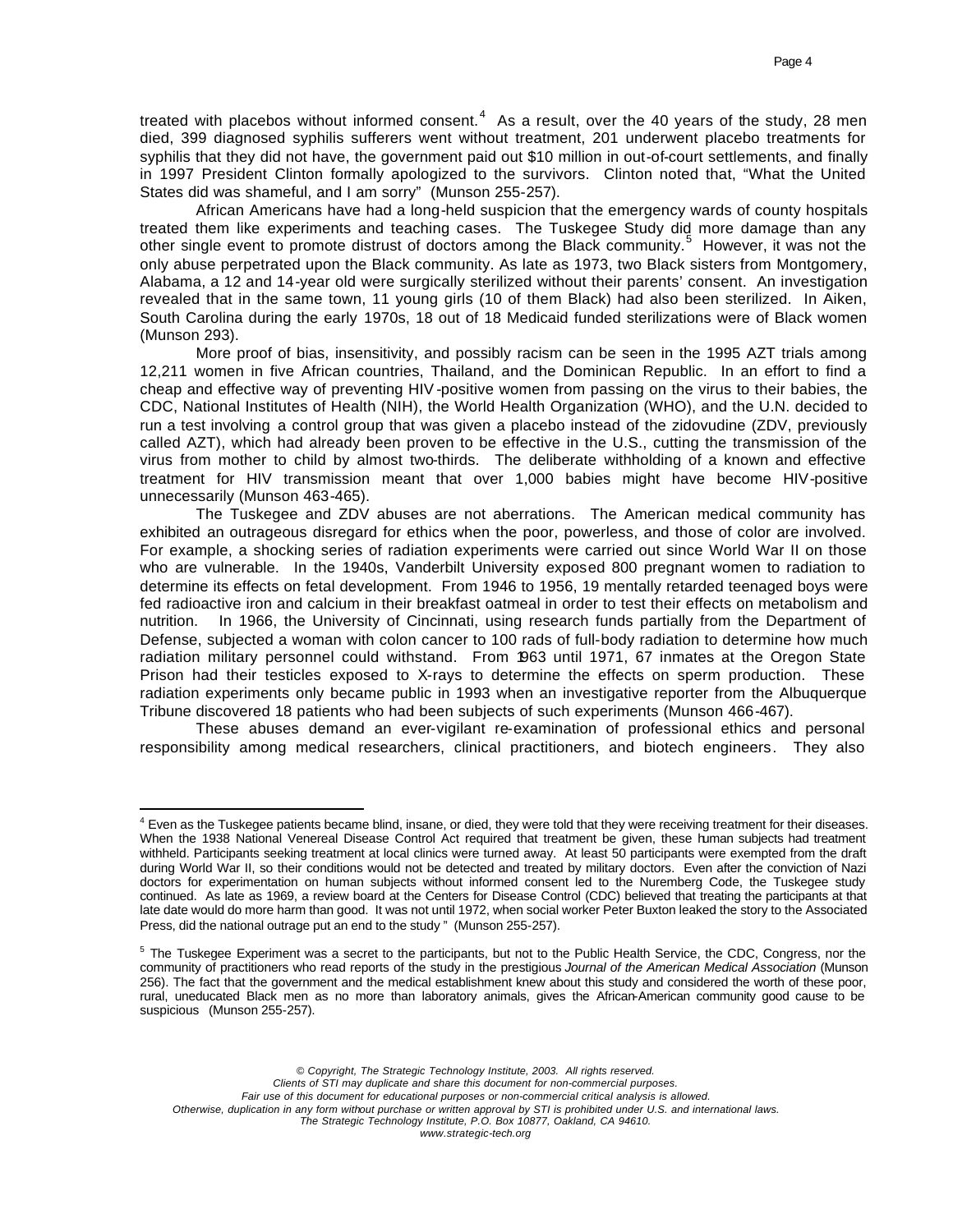demand an affirmative outreach from the medical community to those whose trust have been violated. <sup>6</sup> In the spirit of the principle that those most negatively affected need to be among the most significant beneficiaries of research, Munson admonishes, "Today we must understand that ethnic minorities and women have much to gain from participation in clinical studies. As long as their participation is carefully controlled and not abused, they will be able to reap the benefits that have for too long accrued almost exclusively to White men" (Munson 299).

### **Rationing by Market Forces**

In the biomedical context, *distributive justice* concerns the distribution of social benefits and burdens based on *relevant* respects or *substantive* principles of *fairness* (Munson 37-38). In contrast, Munson observes that, "The United States has already moved to at least a two-tier medical system in which the poor are provided with second-class care, while those able to pay receive the best care available" (Munson 809). If one has the ability to pay, either directly or through insurance, "…the very success of medicine creates the need for more medicine," according to Munson. Outpatient procedures, such as: CT scans, sonograms, endoscopic examinations, knee surgeries, and cataract operations may increase the likelihood of their use, for those who can pay. Surgery, radiation, chemotherapy, and bone marrow transplants may be used to treat cancer. In fact, many improvements in medicine and surgery make it possible to provide therapies for diseases that once would not have been treated. For example the combination drug therapy for AIDS can cost up to \$20,000 a year (Munson 806).

While most people would not argue about the desirability of, or even the need for, many of these technologically sophisticated and expensive procedures for the health and quality of life of many of their fellow citizens, often the most expensive, most high-margin, and most "voluntary" procedures are the ones that take away many of the most talented physicians, research funds, and medical technology from those truly in need. If one were to look at the sensitive issues of saving severely premature babies with a utilitarian perspective, "one might argue that too much money is spent on trying to save infants who are not likely to gain significant benefits," as Munson relates.<sup>7'</sup> The most premature infants may run up hospital bills of more than \$500,000. It costs three times as much to care for an infant under 750 grams as it does to care for a serious vi ctim in the burn unit and 20 percent more to care for such an infant than to pay for a heart transplant (Munson 136-137). As noted by Munson, some feminist ethicists question the fundamental assumptions about providing expensive drugs, equipment, and extraordinary life support expertise for the very ill. They believe that the pursuit of health could be accomplished by a more equal distribution of resources like food, shelter, security, and education to keep people healthy (Munson 53).

In addition, there are whole categories of "medical luxuries for the few" that, due to the marketbased nature of the U.S. healthcare system, get more than their fair share of the scarce resources and benefits.

# **Luxuries for the Few: Cosmetic Surgery and Enhancement**

There is an increasing acceptance of body alteration through elective procedures. $8$  Separate from medically necessary reconstructive surgeries, in 2000, more than 1.3 million people had cosmetic

<sup>8</sup> While many argue that cosmetic surgery contributes to the psychological well-being of recipients, in an image-conscious society it is difficult to ignore research that suggests that good looks play an important role in job selection, marriage prospects, and general

*© Copyright, The Strategic Technology Institute, 2003. All rights reserved.*

*Clients of STI may duplicate and share this document for non-commercial purposes.* 

*Fair use of this document for educational purposes or non-commercial critical analysis is allowed.* 

*Otherwise, duplication in any form without purchase or written approval by STI is prohibited under U.S. and international laws.*

e<br><sup>6</sup> The mistrust of the medical establishment by African Americans is one of the factors that may have lead to their significantly low participation rate in clinical trials of new drugs. For example, it was ten years after the introduction of ACE-inhibitor beta-blockers that researchers were able to compile enough data to realize that these drugs are less effective on Blacks than Whites. Also, Blacks may have missed out on the chance to benefit from experimental treatments, such as taxon for breast cancer and antiretroviral drugs for HIV by not participating in trials that used these drugs (Munson 271).

 $^7$  Munson is not necessarily referring to those 85 percent of premature babies who can be successfully saved and the 20 percent of who leave the hospital in a healthy condition and have no lasting major physical or mental impairment. For example, annually 287,000 babies are born at least six weeks prematurely. About 45,000 weigh less than 3.5 pounds (1600 grams). About half of the infants in the 500-750 gram range fail to survive. Approximately 25-33 percent of infants under 750 grams, and 40-50 percent between 500-600 grams, have irreversible neurological damage (Munson 136-137).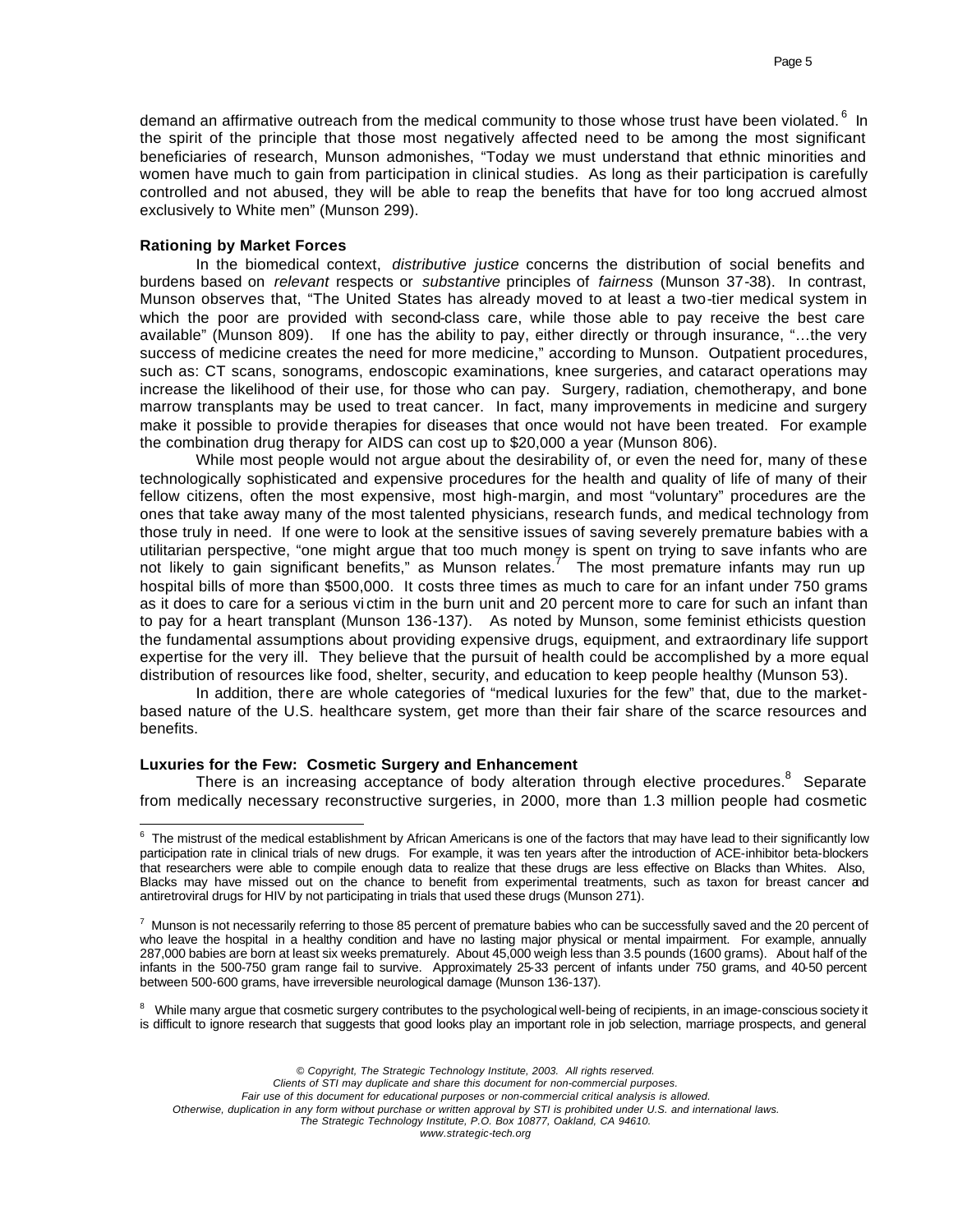surgery performed by board-certified plastic surgeons. $^9$  This represents a 227 percent increase since 1992. The most popular procedures are liposuction (229,588), breast augmentation (187,755), eyelid surgery (172, 244), Botox injections (118,452), and face lifts (70,882). Most cosmetic surgeries are performed on women, but there has also been a 141 percent increase in men receiving nose jobs since 1997. While most patients are White, they are not necessarily wealthy. For example, 65 percent of cosmetic surgery patients had a family income of less than \$50,000 and they still had the procedures even though neither state nor private health insurance covers the cost of cosmetic surgeries (Slater 58).

These treatments or procedures are what Kathy Davis calls "a luxury problem" that "involves performing dangerous medical interventions on otherwise healthy bodies" (Parens 124). In a marketbased system with a rapidly ageing population, such as the one found in the U.S., patients can choose these procedures for themselves, based on their ability to pay for them. In such a system, as Davis explains, the role of the regulatory bureaucracy is to reduce the risk of such procedures. However, in a socialized or welfare system, such as the Dutch examples cited by Davis, the health cares system shifts from a discussion of risks to one of medical need in the context of scarcity (Parens 126). As the Dutch experience in the 1980s demonstrates, even when cosmetic procedures are restricted to three categories – functional affliction, severe psychological suffering, and physical imperfection that falls outside a 'normal degree of variation,' – medical professionals had a hard time working with the subjectiveness of norms and patients increasingly sought cosmetic surgery for 'psychological well-being.' The effect was that so many Dutch citizens sought cosmetic surgery and its impact on the Dutch welfare system was so significant, that the government ultimately banned public funding for all non-functional or non-psychiatric cosmetic surgery (Parens 126-130).

It is time that society critically reassess, not only the criteria for public funding of elective cosmetic surgery – what Margaret Olivia Little calls "beauty by scalpel" -- but also question the morality of certain private funding (Parens 162). When this use of resources is not driven by disease or physiological dysfunction, when it is "a luxury motivated by pleasure born of vanity," as Little calls it, even in a freemarket system, government and medical institutions need to provide a counter-balancing function to the shift of resources away from basic health care toward vanity, even if that means macro-reallocation of funds.

## **Luxuries for the Few: Assisted Reproduction**

There is a *negative right* not to be prevented from reproducing, unless there are trumping factors. To that end, by 1998, more than 100,000 babies worldwide have been born through the use of Invitro Fertilization (IVF) or some other form of assisted reproduction<sup>10</sup> (Munson 660). The money spent on fertility-related medical services exceeds \$2 billion a year (Munson 662). However, this negative right does not automatically imply an unbounded *positive right* to be provided medical assistance to reproduce by all possible means and at any unbounded social cost.

societal reactions. Researcher Barry Harper of Guildhall University in England found that the penalty for unattractiveness on the job was 15 percent for men and 11 percent for women. Overweight women earn 5 percent less than average, especially in secretarial and clerical jobs. A study of 289 Dutch advertising firms found an association between good-looking executives, higher revenues, and business success. It is no surprise that looks help in the marriage market, but it is perhaps surprising that babies seem "hard wired" to be attracted to "prettier people." It is no wonder that the annual market for beauty products is \$160 billion (Source: The Right to Be Beautiful, **The Economist**, May 24, 2003).

<sup>9</sup> American Society of Plastic Surgeons

 $\overline{a}$ 

<sup>10</sup> The procedures include gamete intrafallopian transfer (GIFT), zygote intrafallopian transfer (ZIFT), intravaginal culture (IVC), uterine lavage embryo retrieval (ULER), partial zona dissection (PZD), intracytoplasmic sperm injection (ICSI), and cytoplasic donation (CD). The financial cost of each fertilization cycle costs from \$10,000 to \$11,000, and most women who get pregnant go through three or four cycles (Munson 661-662).

*© Copyright, The Strategic Technology Institute, 2003. All rights reserved. Clients of STI may duplicate and share this document for non-commercial purposes. Fair use of this document for educational purposes or non-commercial critical analysis is allowed. Otherwise, duplication in any form without purchase or written approval by STI is prohibited under U.S. and international laws. The Strategic Technology Institute, P.O. Box 10877, Oakland, CA 94610. www.strategic-tech.org*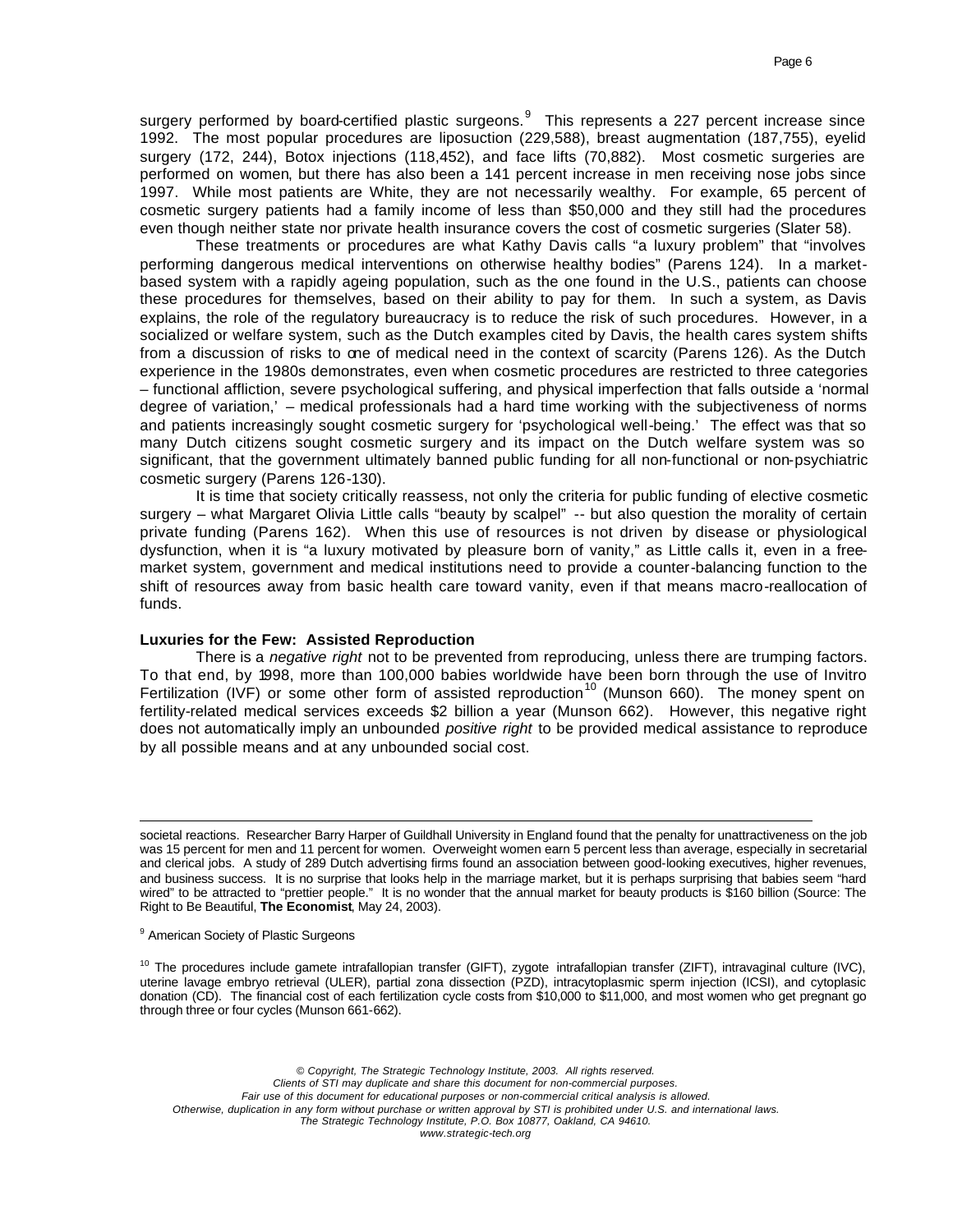In 1993, a 59-year old postmenopausal British millionaire businesswoman became the first successful IVF recipient when she paid Severino Antinori's clinic in Rome to transfer a donor embryo that had been fertilized by her husband's sperm (Munson 653).

In 1996 at the University of Southern California, a 63-year old woman gave birth to a healthy baby girl after IVF from a donor egg and sperm from her 60-year old husband. She became the oldest first time mother on record and the oldest postmenopausal woman to bear a child. In 1993, a 53-year old mother became the surrogate mother to her child and grandchild at the same time. She was the gestational carrier of the embryo of her son and her daughter-in-law (Munson 653).

In 1997, the McCaugheys of Iowa ran up a \$1.5 million medical bill that they could not afford to pay due to the birth of seven babies. The babies were the result of fertility treatments using the drug Pergonal. However, the parents rejected the normal selective reduction procedure that would have raised the probability of healthy deliveries and a healthy mother. Though the babies were underweight, ranging from 2.5 to 3.4 pounds, with the help of over 40 obstetricians, neonatologists, pediatricians, and other specialists, the babies all survived (Munson 652).

Now would-be parents are looking to cloning as a means to have biologically-related children. There is no compelling reason to apply scarce, rationed medical research funds to the vanity of reproductive cloning. Other means of child bearing are available for most people including: IVF, related egg donation, surrogate mothers, and adoption. The number of people not able to use the above means is relatively small, in comparison to the proposed opportunity cost of medical research for reproductive cloning. The needs of existing life, with promising social potential, trump the potential needs of potential life.

Commenting on the rights to have a child, by any means necessary, is Mary Warnock, the chair of the Committee of Enquiry into Human Fertilisation and Embryology in the United Kingdom. Warnock advises that,

 " The right to have a child cannot be a right in either the legal or the moral sense; for it may be impossible for some people to conceive. However, it might well be thought that a moral right exists that one should not be prevented from having a child. I, myself, would prefer to express the relation between the infertile couple and their doctor in terms of the doctor's professional duty, which is a duty of compassion to his patients, which makes it obligatory for him to seek as far as he can to alleviate suffering. The duty in question is not so much legal as moral and professional, and it arises as part of the whole deeply value-laden institution of medicine. [However] I would deplore any tendency for people to become so much obsessed with their right to have a child, and to have it in the way they want, even with the characteristics they would prefer, that they forget the old sense of astonishment and gratitude that came with the birth of a child. But, as I have said, gratitude is something you do not feel when all you have got is what is owed" (Warnock 109-114).

# **Ambiguous Fairness: Transplantation**

Worldwide, over 150,000 kidney transplants have been performed with 93 percent functioning after one year<sup>11</sup> (Munson 737). However, one must also be aware of the significant costs associated with dialysis, transplantation, follow-up medical care, and a lifetime regimen of medication. A kidney

*© Copyright, The Strategic Technology Institute, 2003. All rights reserved.*

*Clients of STI may duplicate and share this document for non-commercial purposes.* 

*Fair use of this document for educational purposes or non-commercial critical analysis is allowed.* 

*Otherwise, duplication in any form without purchase or written approval by STI is prohibited under U.S. and international laws. The Strategic Technology Institute, P.O. Box 10877, Oakland, CA 94610.*

 $\overline{a}$  $11$  My personal experience with renal transplantation has caused me to be an ardent supporter of the procedure. In 1974, as a college freshman at N.C. State, I was told by a doctor at Duke University Medical Center that, "At the current rate, you may not live through the semester." These were shocking words for an 18-year-old engineering student with a bright future. Why bother with college if it was likely that I would die within four months? The doctor reassured me that the limited number of dialysis machines were provided based on a Ethics Panel's considerations that included: age, likelihood of recovery, and an assessment of "potential contribution to society." I was assured that, as a bright young aspiring engineer from a major university, I shouldn't worry about not being selected. While this made me uneasy – that others less fortunate would not be selected – I was nonetheless relieved that I had a chance for life and that there was such a thing as an Ethics Committee, which made the tough decisions. With careful diet and medication, I staved off the dialysis until seven years later. Ultimately, in 1982, I received a kidney transplant from my father. I was humbled and blessed. It changed my life, and, just as the Duke physician said, I have contributed to society with engineering developments, community activism, paying taxes, being a role model, and raising children, two of whom are now upper division college students.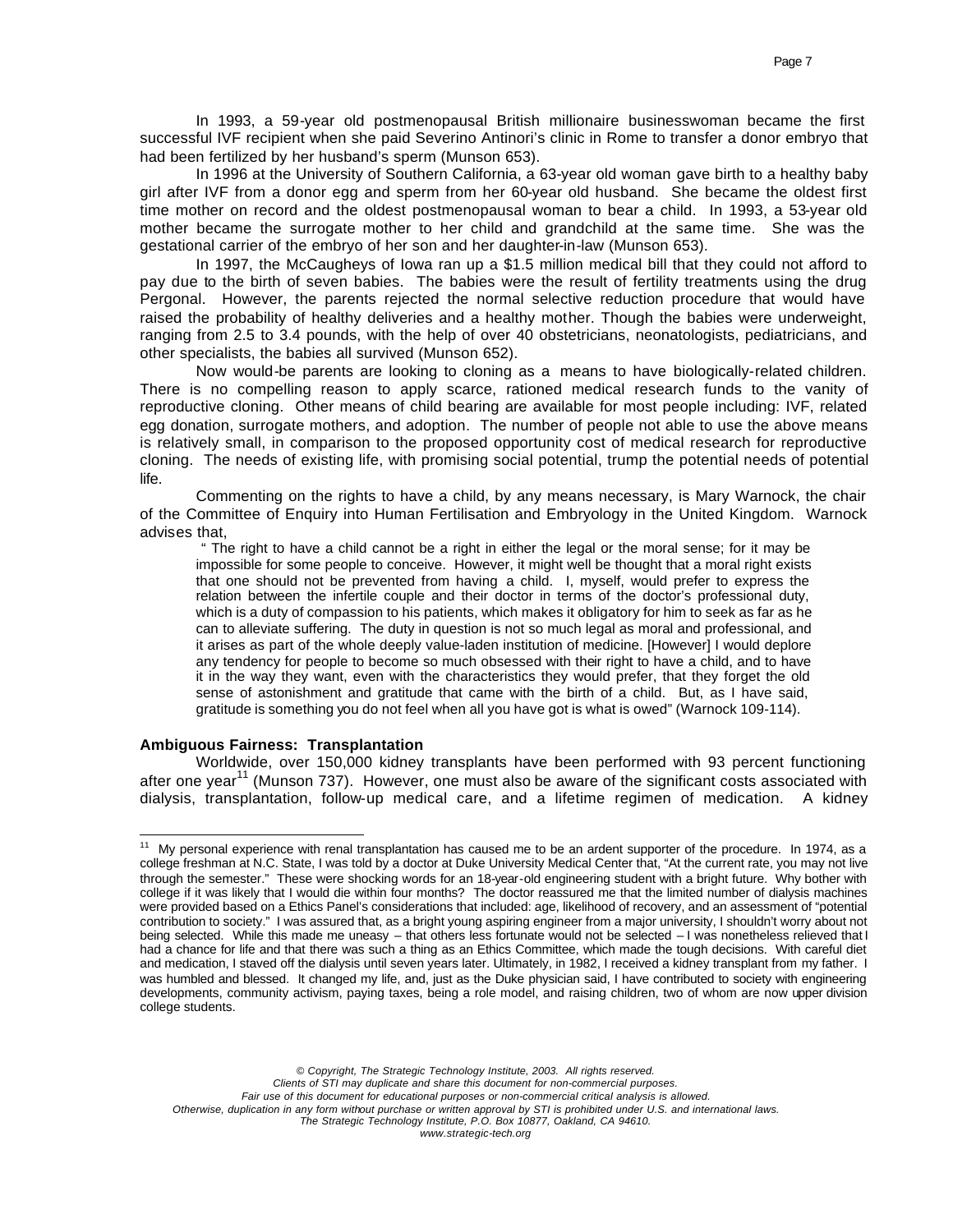transplant costs about \$40,000, a heart transplant costs \$150,000, and a liver transplant can cost up to \$300,000. Medications that cost \$10,000 to \$20,000 per year must be taken for the remainder of the patient's life (Munson 737). While the *U.S. End Stage Renal Disease Program* covers kidney transplants for everyone, those needing other types of transplants without adequate health insurance and those who do not qualify for public assistance must find some other way of raising money or they do without (Munson 737).

Allocating the scarce resources of perishable transplantable organs is partially the responsibility of screening committees at transplant centers.<sup>12</sup> Their considerations include: medical need, medical condition, age, social support needed to assist during recovery, whether the patient is likely to adhere to a strict lifetime regimen of antirejection drugs, ability to pay, and whether the patient is a member of the constituency that the center is committed to serving. While race and gender are not supposed to enter into the decision, *social worth* may be taken into account (Munson 742-743).

The concept of social worth, one's education, occupation, accomplishments, and potential contributions to society, are attempts at rational non-biased utilitarian prioritization of medical resources.<sup>13</sup> After all, if scarce resources or expensive procedures are to be allocated to anyone, why should alcoholics, drug abusers, those with poor health habits, those who are unlikely to take their antirejection medications, and those who are likely to be drains on public funds be considered equally with those more '"socially worthy"?

This exposes a deeply troubling conflict of social values. If all people have equal worth, then, as Kant would have it, social worth has no role in allocation. If alternatively, one looks at the hard decisions that maximize the benefit of the contribution made by the organ donor and the likely social contributions to be made by an aspiring youthful recipient, the utilitarian use of social worth is a valid and valuable way to make an emotionally tough decision. With all of the money wasted on cosmetic and augmentation procedures, for the sake of the vanity of the rich, why must we make such tradeoffs based on worth? While one might agree to lower the priority of one who clearly is self-destructive and who is likely to waste a precious resource, why should people have to die because they don't meet an American middle-class definition of "worth"?<sup>14</sup>

 $\overline{a}$ 

<sup>14</sup> I am the "poster boy" for utilitarianism. Yet, I feel ambivalent. Why me? Many members of my own family would have fallen below me on the list, if these criteria were used. Is it survivor's guilt or a feeling that something else is wrong with the medical allocation system? On a personal note, I remain ambivalent about my history as a beneficiary of medical resources. I was poor and Black in a South that was not too far from its past legal segregation. Had I not exceeded the academic expectations of southern whites, had a family support structure, graduated from college to a professional position with a major corporation in Cincinnati that had excellent health and disability benefits, and shown an ability to stick to a lifetime of prescriptions, I may not have been selected. But does that make me better than others on the list? When it came time for the transplant in 1982, I came to the table (literally) with a living donor-related kidney from my father, while others died waiting for the right tissue match. Indeed, I believe I have contributed significantly to society with 25 years of taxes, community volunteer work, role modelling to youth, putting innovating high-tech products on the market, advising leaders of the greatest corporations of our era, writing books and articles to provoke creative thinking about social problems, educating and raising three children, trying to be a good husband to my wife, and taking care of my elderly mother. I believe the committee decisions at Duke and later at the University of Cincinnati have paid off.

 $12$  These committees, similar to the one I experienced at Duke, are made up of surgeons, nurses, social workers, psychologists, ethicists, and sometimes clergy. They determine whether a candidate should be admitted to the transplant waiting list.

<sup>&</sup>lt;sup>13</sup> Just as I was evaluated by Duke's committee for scarce dialysis machines, if it came to that, this utilitarian approach seems heartless, but it is a way to interject and weigh the overall needs of society against the costs of treatment. After all, no doubt the Duke committee would have seen an 18-year old honor student, who worked in community activities, was a (then rare) African-American engineering student at one of the South's largest engineering schools (in which Blacks were also very rare in 1974) as a better opportunity for successful conformance to the medical regimen, as a better potential contributor to society's future, and as one whose longevity would be enhanced in comparison with the ageing, indigent, obese, multisymptomatic (many had diabetes), uneducated, and all too often self -destructive patients I observed in the waiting room.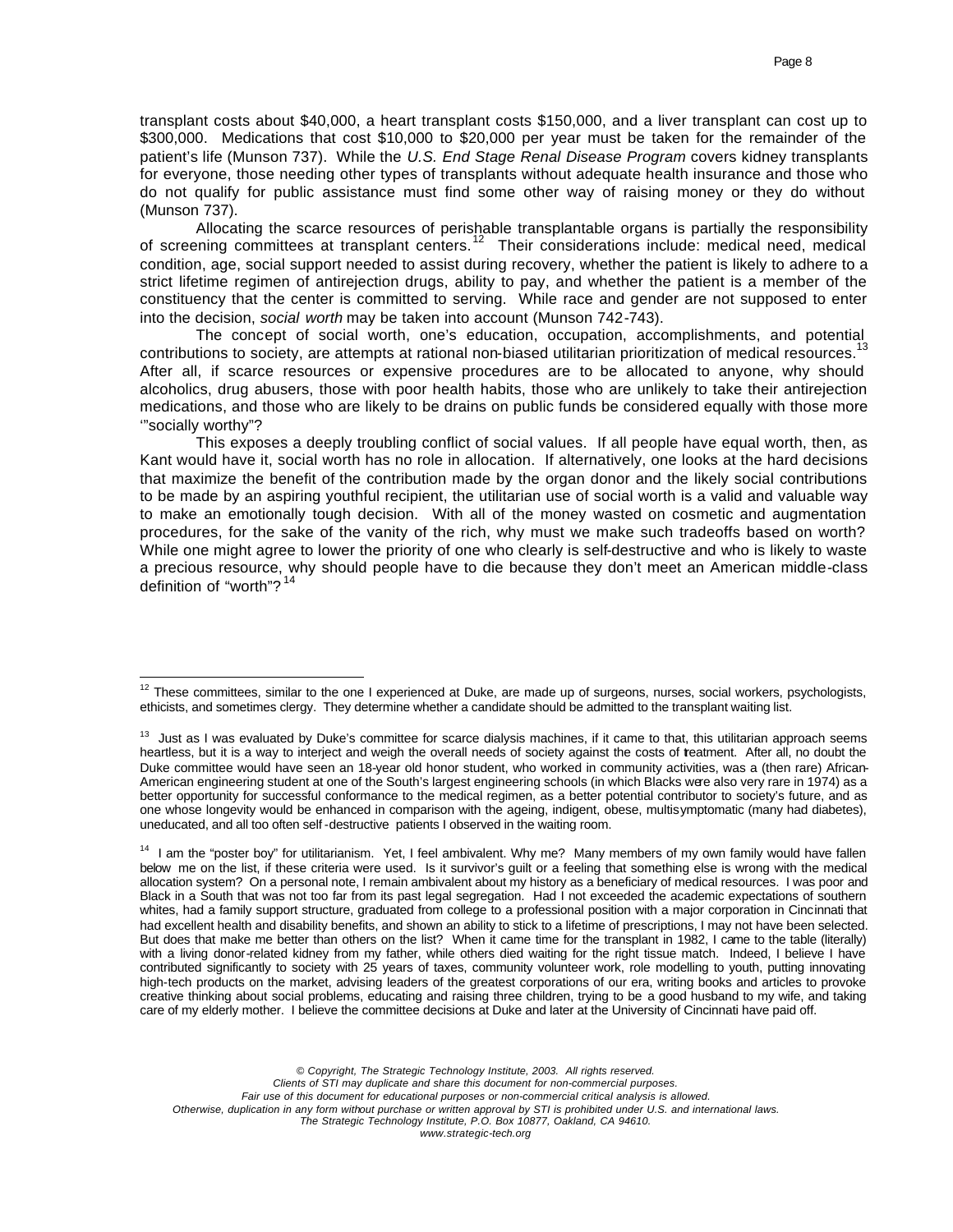# **New Therapies Controlled by an Irrational Few**

 $\overline{a}$ 

New developments in understanding the genome and the genetic engineering that follows it also raise issues of fairness, equity, and justice. But more importantly, genetics raise fundamental issues of appropriate uses of technology. For example, similar genetic procedures can be applied for therapeutic uses and for genetic enhancement. This latter category is also thought of as *positive eugenics* and has been almost universally criticized by biomedical ethicists. As Walter Glannon states it,

"Genetic enhancement's aim is to improve one's phenotypic traits and thereby raise one's physical or mental functioning above normal adequate levels for persons. This is significantly different from genetic testing and termination of embryos and gene therapy, not only because its aim falls outside the goal of medicine and health care, but also because it is motivated by perfectionism rather than by beneficence and justice. Medical and moral reasons for genetic intervention have more weight at and below the baseline of adequate functioning and less weight above the baseline. This is because the weight of the reasons supporting claims to receive treatment is proportional to the needs of people making their claims, and enhancements do not pertain to people's needs but to their preferences above the critical level where their basic health needs have been met. In fact, many would say that, as a program of positive eugenics, genetic enhancement is antithetical to beneficence and justice precisely because of the pervasive social inequalities that would result from its practice on a broad scale" (Glannon 77-78).

While Glannon echoes the sentiments of the majority of the biomedical community when it comes to positive eugenics, the potential beneficial impact of genetics is also being slowed by the confusion in the political arena between positive and *negative eugenics*.

The political and religious beliefs of the few are preventing the potential benefits of important new therapies for the many. The most tragic impact of the politically charged and religiously emotionalized issues of abortion and cloning is their chilling effect on legitimate biomedical research for therapeutic purposes. Though most responsible medical researchers and lawmakers reject human cloning on serious safety and eugenics bases, the cloning debate is unfortunately wrapped up in the mistaken belief that the clone of an individual will grow up to be an exact copy of that individual.<sup>15</sup> The public believes genetic identity results in exact similarity (Munson 649). To compound the issue, biomedical research into high-potential therapies require cloning stem cells from aborted embryos, thus the thirty-year battle over abortion further complicates the issue.<sup>1</sup>

We stand today in a state of research stasis. Due to the Kass Commission's make-up of a large number of people who held the same pro-life religious and moral views, and its 2001 recommendation to the President of a four-year moratorium on therapeutic cloning as part of its ban on reproductive cloning, biomedical research is unable to pursue legitimate benefits of embryonic stem cell research for therapeutic purposes in the United States, if public funds are involved (Kass, **Report of the President's Council**). At a first glance, Kass makes an elegant emotional argument against scientific research into

<sup>15</sup> Therapeutic cloning is more accurately called *somatic cell nuclear transfer*. It involves removing the nucleus from an egg and replacing it with DNA from a cell from the body of a donor. This creates a cloned embryo that is genetically similar to the patient. These stem cells have the ability to transform into mature cells, such as heart, muscle, nerve, spinal cord, or kidney cells. Because the genetics are identical to the donor, it is hoped that organs can be grown and transplanted with no threat of rejection. However, with therapeutic cloning, the stem cells would be harvested by the sixth day, thus destroying the cloned embryo (**Stanford Report**, October 2, 2002). The cloned embryo is never implanted in the woman's uterus, and therefore has no chance of developing into a cogent human being.

<sup>&</sup>lt;sup>16</sup> Although over a million abortions are performed every year, Americans remain divided on its moral acceptability. Even the conservative Justice Rehnquist's opinion in the 1973 *Roe v. Wade* decision, acknowledge that the state cannot place limits on a woman's decision about abortion during the first trimester (twelve weeks), making abortion on demand during this period legal and certainly giving no notion of personhood to a six day old embryo. In fact, it is not until the eighth week that even the most rudimentary brain activity is detectable. As such, President Clinton signed an executive order permitting the use of tissue from aborted fetuses to be used for research purposes (Munson 61-77). However, the Bush Administration has reversed the progress, or at least stalled the research, in cloning for therapeutic purposes by following the recommendations of its White House Bioethics Council led by the University of Chicago Ethics Professor Leon Kass (Kass, **Report of the President's Council**).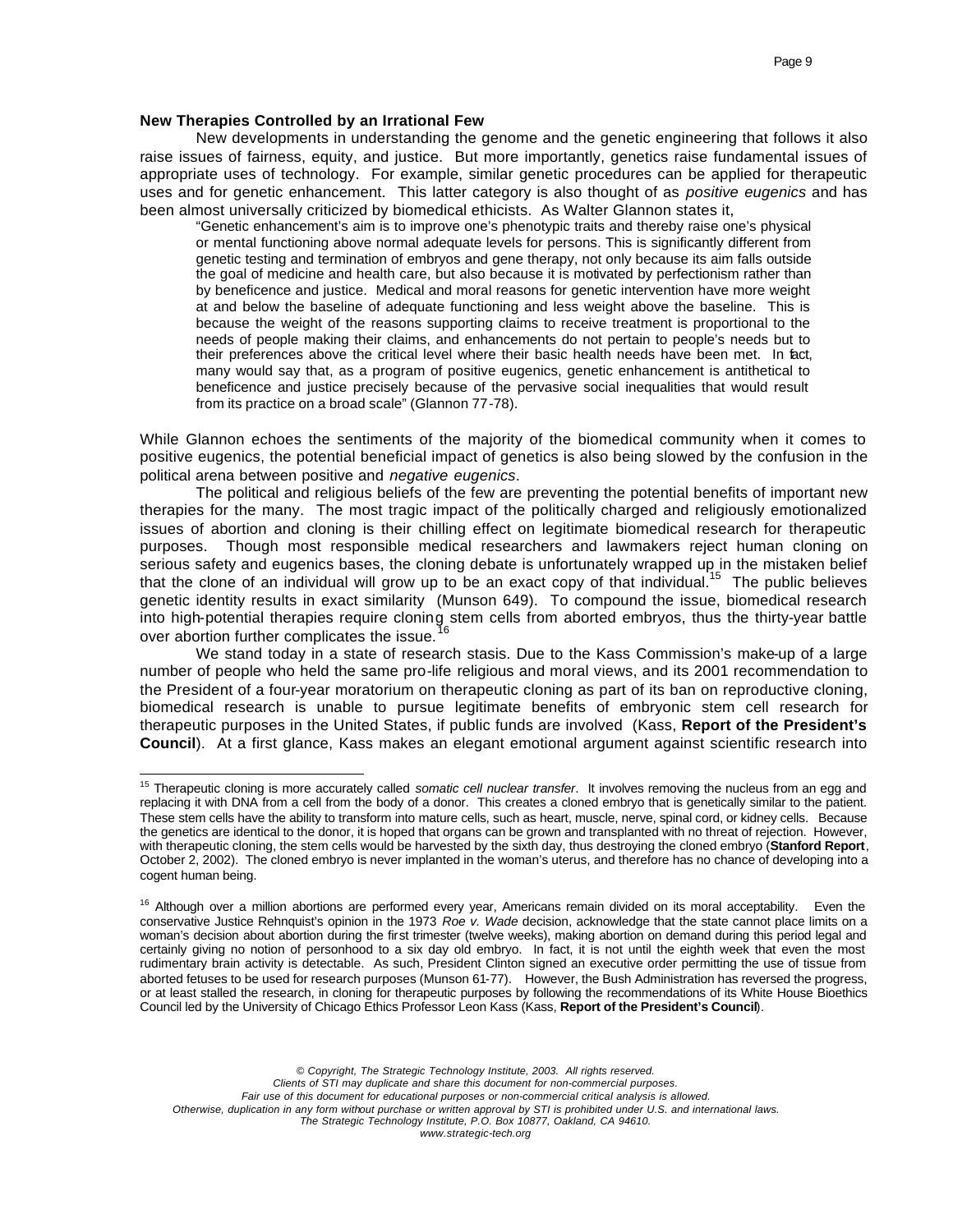cloning for both reproductive as well as therapeutic purposes in his 1997 article *The Wisdom of Repugnance* and its follow-up 2001 article, *Preventing a Brave New World: Why We Should Ban Cloning*  Now.<sup>17</sup> However, the arguments' weaknesses center on the emotional appeal and his "slippery slope" doomsday scenarios. Kass does not provide any compelling logical argument or any room for limited research under strict oversight. He weighs the potential positive benefits of therapeutic cloning for millions of lives already here as being equal to, and certainly no more compelling than, the potential harm done to a potential human being in a petri dish. As one who has been the beneficiary of a kidney transplant,<sup>18</sup> Utilitarians might find Kass and his commission repugnant for putting *deontological*<sup>19</sup> dogma ahead of *consequential*<sup>20</sup> reality *(See End Note I for further discussion)*.

In order to take some of the emotionalism out of the debate, let us examine the logic of therapeutic cloning according to utilitarian or consequentialist theories.<sup>21</sup> Most members of the Kass Commission are likely to agree with John Noonan's assertion that conception, as the instant of parental genetic code transfer, is the decisive moment of humanization (Noonan 51-59). As such, a zygote would be considered a person worthy of full moral rights and protections. They would also believe that, as an incompetent non-autonomous person, the parents and the state have an obligation to protect the rights of the unborn embryo (Beauchamp 98-101). On the contrary, a rational scientific observer is likely to agree with Mary Anne Warren's criticism of Noonan's confusion between genetically human cell clusters and a morally human person. Warren argues that a fetus, at any stage of development, but certainly at the early stage required for embryonic stem cell research, exhibits none of the five traits of personhood and should not be accorded the full rights of personhood.<sup>22</sup> Warren's five traits may be an extreme test of personhood, but in either case, since the embryo at such an early stage of development cannot live outside the womb, it, at best, is no more than a "potential person" whose rights are outweighed by the rights and needs of an "actual person" (Munson 96-104).

Most scientists and ethicists agree that there seems to be no overwhelming trumping factor in favor of reproductive cloning, since other alternatives are available to infertile parents and their right to reproduce is not unqualified and unbounded. However, Kass' argument of "do no harm" assumes that the embryo, even one destined to be destroyed as a leftover from IVF treatments, has the same rights as a fully developed human. Worse, as Nobel Laureate Paul Berg observes, Kass and his commission ignored ways to regulate research, such as registering the researchers, oversight committees, peer review, research databases, and jail terms for offenders (Shwartz, Paul Berg interview 2-3). As Berg notes, "Let's prohibit attempts to clone a person, but by god, let's not cut off the possibility for capturing the benefits of this technology for treating millions of people's diseases" (Shwartz, Paul Berg interview 3).

 $\overline{a}$ 

<sup>22</sup> Warren's five traits of personhood are: (1) consciousness, including the capacity to feel pain, (2) reasoning, (3) self-motivated activity, (4) capacity to communicate, and (5) self -awareness (Munson 101-102).

 $17$  Kass argues against cloning for reproductive purposes because: (1) the aggregate effect of asexual reproduction would change basic human relationships, perhaps in an irreversible way, (2) it could lead to the eugenics of a "perfect baby," (3) it might place despotic demands on the child, (4) it harms a potential human life, and (5) it is generally accepted as repugnant, regardless of our ability to cogently explain why (Kass, *Wisdom* 1-7).

<sup>&</sup>lt;sup>18</sup> As a successful long-term recipient of a related-donor kidney transplant, I am very supportive of continued biomedical research for therapeutic purposes. Therefore, when Kass, and others such as Stanford's William Hurlburt place the potential of my life, and others like me, on the same level as a laboratory blastocyst, I am deeply offended and ask for a more logical analysis of the ethics of therapeutic cloning.

<sup>19</sup> See McGinn. *Ethics, Science, and Technology,* pp 3-9.

<sup>20</sup> See McGinn. *Ethics, Science, and Technology,* pp 3-9.

 $21$  Consequentialism looks at the morality of actions based on a balance of good and bad consequences. It tries to maximize the balance of positive value over disvalue (or, as Beauchamp and Childress note, the least possible disvalue, if only undesirable results can be achieved). An act utilitarian looks at practices that, over time, maximize the overall welfare of society. It allows society to override some individual property and autonomy rights, if doing so maximizes everyone's interests (Beauchamp 340-348).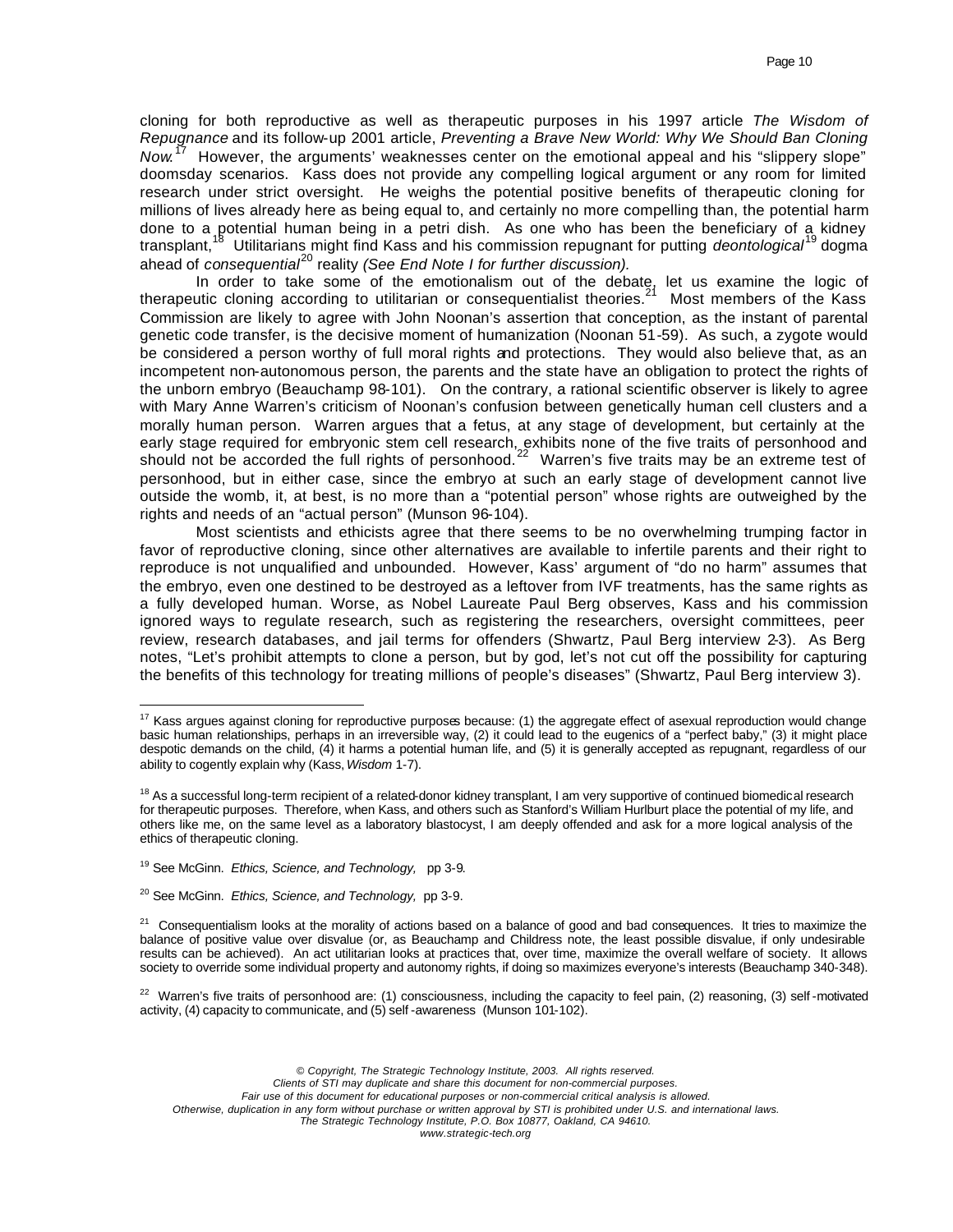There is a compelling reason to pursue therapeutic cloning (somatic nuclear transfer) to better understand the genetic makeup of disease and to research whether reject-free transplantable organs can be grown in the laboratory. This positively impacts millions of people, and is a better use of scarce medical research funds. It does the most good while minimizing the most harm. There may be indirect positive benefits to reproductive cloning as well. If indirect benefits to reproductive cloning occur as a result of therapeutic cloning research, there is no compelling reason to prevent use of this research to further advance reproductive cloning.

# **Toward Fairer Macroallocations of Biomedical Resources**

We have the research, knowledge, and technology that would enable a fairer distribution of medical benefits. But, we may not have the collective will nor accept the personal responsibility to do so. (*See End Note II for further discussion.)*

Many of today's bioethical controversies can be traced back to an archaic set of assumptions regarding the rights of stakeholders. These rights often were developed at a time when the economic, social, and environmental conditions made their individual applications less of a problem than today. We live in a society that rapidly diffuses technology, each with intended and aggregative unintended consequences on the well being of society, to an increasing number of rights claimants who each exercises the maximalist uses of technology. This ultimately leads to the destruction of the commons and degrades the overall social fabric. As such, the rights of stakeholders must, at a minimum be bounded by the constraints of the modern technological society and, in certain special cases, be restricted. Stanford's Robert McGinn argues that,

"An acceptable theory of rights in contemporary technological society must be able to take on board the implications of their exercise in a context in which a rapidly changing, potent technological arsenal is diffused throughout a populous, materialistic, democratic society. Use of such a technological arsenal by a large and growing number of rights holders has considerable potential for diluting or diminishing societal quality of life. Indeed, insistence on untrammelled, entitled use of potent or pervasive 'technics' by a large number of individuals can be self-defeating, e.g., by yielding a state of social affairs incompatible with other social goals whose realization the group also highly values" <sup>23</sup> (McGinn, *Technology*, 14-15).

The time has come to reconsider the unbounded and maximalist uses of medical technology and expertise for nonessential, elective, vain luxuries, such as cosmetic surgery, body augmentation, extraordinary life-support, and technologically extreme measures devoted toward reproduction. According to McGinn's criteria, such treatments:

- Detract resources from the well-being a global society dominated by the poor,
- Further attracts the best expertise away from non-profitable, non-glamorous, and non-cutting edge medical careers that are no less needed by the bulk of humanity,
- Engenders a massive financial cost that is subsidized by the poor, public research, tax breaks, and insurance,
- Devalues the worth of individuals to what is purely financial, and most importantly
- Allows the very real threat of global pandemics to fester in a delusional sense of security.

If some significant aesthetic, cultural, historical, or spiritual value to a people is jeopardized, or

*(See End Note III for further discussion.)*

 $\overline{a}$  $^{23}$  In cases where unbounded rights of a pre-technical era are extended to individuals and their actions, in aggregate, harm society, McGinn builds a convincing case for restricting those rights (McGinn, *Technology*, 14-15). Among the conditions for restriction are:

<sup>1.</sup> If the very existence of society is called into question<br>2. If continued social functioning is threatened

<sup>2.</sup> If continued social functioning is threatened<br>3. If some natural resource vital to society is the

<sup>3.</sup> If some natural resource vital to society is threatened<br>4. If a seriously debilitating financial cost is imposed on s

<sup>4.</sup> If a seriously debilitating financial cost is imposed on society<br>5. If some significant aesthetic. cultural. historical. or spiritual va

<sup>6.</sup> If some highly valued social amenity would be seriously damaged

*<sup>©</sup> Copyright, The Strategic Technology Institute, 2003. All rights reserved.*

*Clients of STI may duplicate and share this document for non-commercial purposes.* 

*Fair use of this document for educational purposes or non-commercial critical analysis is allowed.* 

*Otherwise, duplication in any form without purchase or written approval by STI is prohibited under U.S. and international laws. The Strategic Technology Institute, P.O. Box 10877, Oakland, CA 94610.*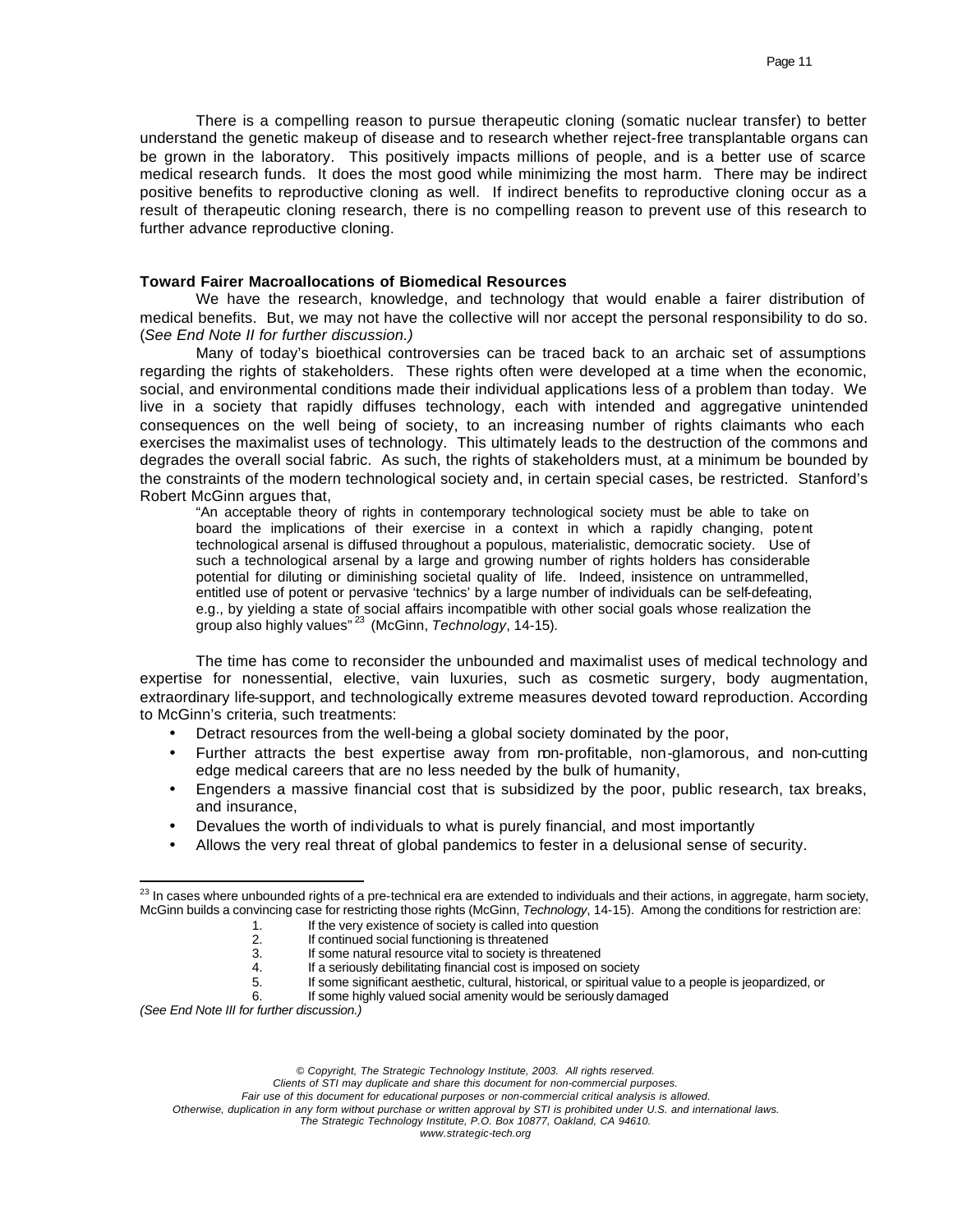A raging debate centers on what can be done globally to alleviate disease, provide a fairer distribution of research benefits, and minimize the threats that accompany new research. Farmer calls it "an awesome responsibility to prevent the inequalities from being embodied as adverse health outcomes" (Farmer 282). A revised hierarchy of material principles of distributive justice would enable a more just distribution to a globally needy underserved population.<sup>24</sup> Traditional philosophical approaches suggest allocation of scarce resources based on (Beauchamp 228):

- 1. To each person an equal share (egalitarian)
- 2. To each person according to need (beneficence $25$ )
- 3. To each person according to effort (cost effectiveness)
- 4. To each person according to contribution (scientific utility)
- 5. To each person according to merit (social utility)
- 6. To each person according to free-market exchanges (libertarian)

 "Most societies invoke several of these material principles in framing public policies, appealing to different principles in different spheres and contexts," according to Beauchamp and Childress, however, in the United States, t seems that an over reliance on fee-market exchanges has led to a defacto allocation scheme internally, and a denial of resources and services to those external countries and cultures who cannot afford to pay inflated, profit-oriented, U.S. market rates (Beauchamp 228-229). This conflicts with the well-established sense of justice and fairness espoused by Rawls. In a *Rawlsian* society, differences in wealth and social position can be tolerated only when they can be shown to benefit everyone and to benefit those who have the fewest advantages, in particular. A just society, according to Rawls, is not one where everyone is equal, but one in which inequalities must be demonstrated to be legitimate. In addition, in a Rawlsian society, everyone must be given a genuine opportunity to acquire membership in a group that enjoys special benefits (Munson 22-23). The implications of Rawls' principles are that: (a) everyone is entitled to health care, (b) inequalities in the health care system can be justified only if those in most need can benefit from them, and (c) to the degree that the previous two conditions are not met, as in the current system, a wholesale reform is called for that would provide health care to those who are unable to pay (Munson 24-25).

A more gobally fair distribution might be based on the following hierarchy of principles and assumptions, in this explicit order:

- 1. Egalitarian. If resources are still constrained, then…
- 2. Social utilitarian. If resources are still constrained, then…
- 3. Scientific utility. If resources are still constrained, then…
- 4. Individual beneficence. If resources are still constrained, then…
- 5. Cost effectiveness. If resources are still constrained, then and only then…
- 6. Libertarian, especially as it relates to treatments in support of individual desires…then
- 7. Lottery, as a tie-breaker

 $\overline{a}$ 

According to Munson, it is reasonable to hold that Rawls' principles can be used to restrict access to certain kinds of healthcare.

"If someone wants cosmetic surgery to change the shape of his chin and has the money to pay a surgeon, then he may have it done. But if medical facilities or personnel should become overburdened and unable to provide needed care for the most seriously afflicted, then the society

*© Copyright, The Strategic Technology Institute, 2003. All rights reserved.*

*Clients of STI may duplicate and share this document for non-commercial purposes.* 

*Fair use of this document for educational purposes or non-commercial critical analysis is allowed.* 

*Otherwise, duplication in any form without purchase or written approval by STI is prohibited under U.S. and international laws. The Strategic Technology Institute, P.O. Box 10877, Oakland, CA 94610.*

<sup>&</sup>lt;sup>24</sup> Distributive justice concerns the distribution of social benefits and burdens of health care. It seeks to ensure that people receive that to which they are entitled. Philosophical theories of justice attempt to resolve questions of distributive justice by providing explanations as to why distinctions are made in any unequal distribution of benefits and burdens (Munson 37-38).

<sup>&</sup>lt;sup>25</sup> Beneficence requires that physicians act in ways that promote the welfare of the patient. It is not enough to 'do no harm;' a physician must proactively seek to work on behalf of the patient's best interests (Munson 34-35).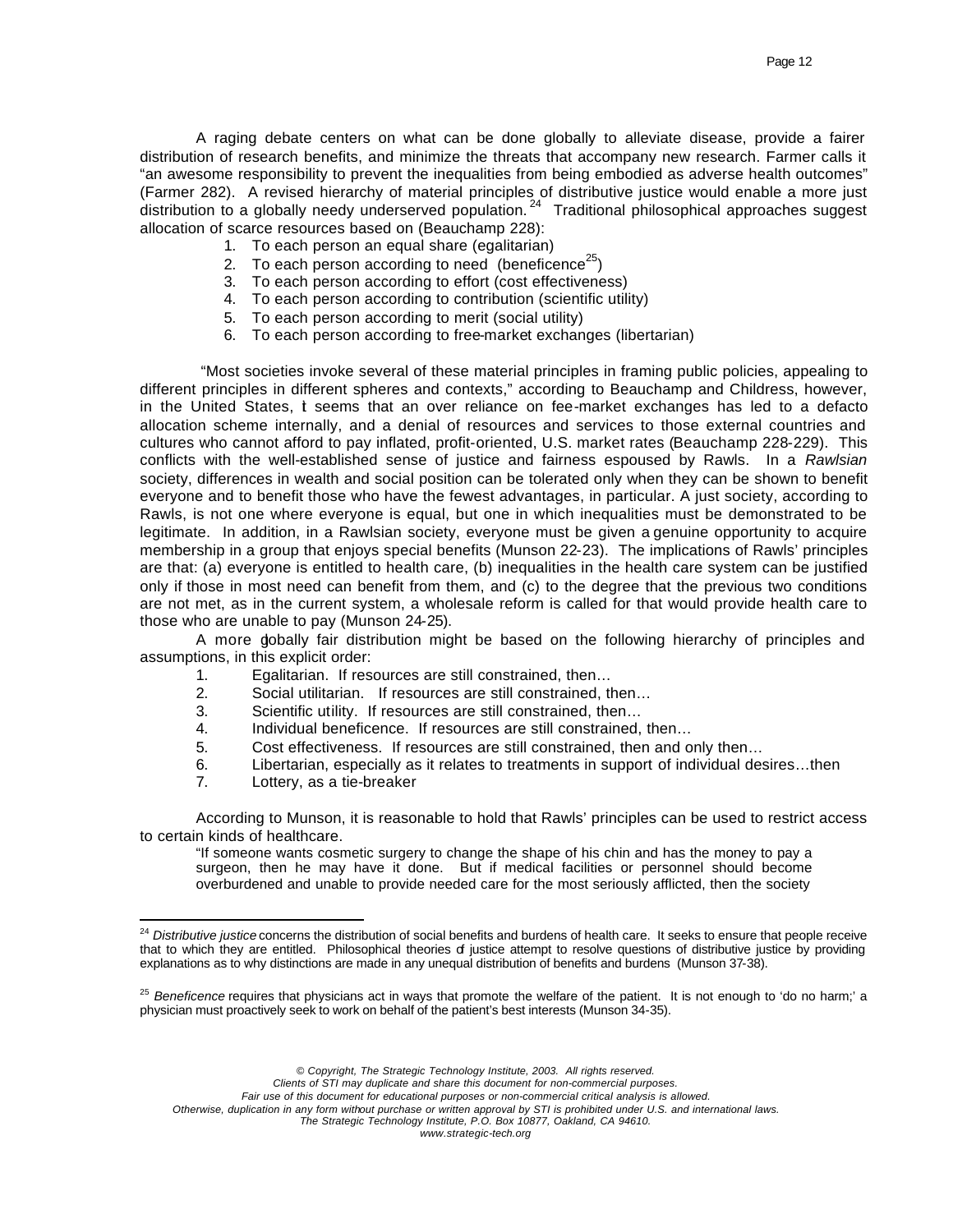would be obligated to forbid cosmetic surgery. By doing this it would then increase the net access to needed health care by all members of society" (Munson 25).

Under Rawls, as well as the *Harm Principle* and the *Welfare Principle*, the rich would not be permitted to exploit the poor who need basic health care.  $^{26}$  But, perhaps a better solution in the real world of capitalism is not to forbid cosmetic surgery or other luxury treatments, but to tax them heavily. California already imposes a luxury tax on automobiles over \$30,000 and charges vehicle license fees on a sliding scale based on the value of the car, in a recognition of the burdens cars place on the environment. We do not prohibit Hummers; we tax them. We also tax the lifestyle demons, such as liquor and tobacco, based on their long-term medical burdens on society. Why not tax face lifts, tummy tucks, nose jobs, breast enhancements, colored contact lenses, surrogate mothers, IVF for post-menopausal women, age-sterile men, and homosexual couples who insist on biological reproduction instead of adoption? Tax them heavily, 100 percent or so, and provide those benefits to the 4 million Americans how go without any treatment, the 60 million underinsured Americans, or contribute the funds to the World Health Organization for the 1 billion people who have no access to clean water.

Another principle that would work toward making treatments available globally on a fairer cost basis is to require pharmaceutical companies to adhere to what Farmer calls a '*uniform ethic*' in return for the extraordinary privileges granted to their industry by society. Since the pharmaceutical industry benefits from publicly funded research, government-granted patents, and tax breaks, and since it makes products vitally important to public health, it should be accountable to society at large, rather than just to its shareholders. Farmer argues for this uniform ethic as a condition for entry into any national and international marketplace (Farmer xxvii).

The profession also needs to use more rational decision criteria, rather than religious dogma, that balance beneficence and autonomy with a 'qualified' utilitarian approach to decision-making about allocation of scarce resources. Society needs to be comfortable with the Oregon prioritization of Medicaid spending that placed very low-weight premature infants under 500 grams at a ranking of 708 on a list of 709 items (Munson 138). When it comes to extraordinary means to prolong life, a human being in a permanently vegetative state is not a person in a relevant moral sense, and as such, as Dan Brock states in his argument in favor of limited euthanasia, "…once death has been accepted, it is often more humane to end life quickly and peacefully, when that is what the patient wants" (Brock 218). Likewise, Munson cites an effort of the Massachusetts Task Force on Organ Transplantation, which recommended guidelines to mitigate the need for a strict utilitarian approach to allocation. Their report included:  $27$ 

- 1. Transplant surgery should be provided to those who can benefit from it in terms of probability of living for a significant period of time with a reasonable prospect for rehabilitation.
- 2. Decisions should not be based on "social worth" criteria.

 $\overline{a}$ 

- 3. Age may be considered as a factor, but only to the extent that age is relevant to life expectancy and prospects for rehabilitation.
- 4. If not enough organs are available for all those who might benefit from them, final selections should be made by some random process, such as a lottery, or a first-come, first-served basis.

*© Copyright, The Strategic Technology Institute, 2003. All rights reserved.*

*Clients of STI may duplicate and share this document for non-commercial purposes.* 

*Fair use of this document for educational purposes or non-commercial critical analysis is allowed.* 

*Otherwise, duplication in any form without purchase or written approval by STI is prohibited under U.S. and international laws.*

<sup>&</sup>lt;sup>26</sup> Under the *Harm Principle*, society may restrict the freedom of people to act, if the restriction is necessary to prevent harm to others. The *Welfare Principle* holds that it is justifiable to restrict individual autonomy if doing so will result in providing benefits to others (Munson 43-45).

<sup>&</sup>lt;sup>27</sup> This "qualified, bounded, utilitarian approach" feels more appropriate. As a transplant recipient, I feel that I would have still had a good opportunity to receive a treatment and ultimately a transplant from the regional medical centers, Duke and the University of Cincinnati, near where I lived at the time. My ability to pay by the luck of a good employer-based insurance plan would have been irrelevant. My life expectancy, post treatment, made the investment a fair trade-off for society. And, if all other things were equal, I would have accepted the fairness of a sequential waiting list or lottery. In all of these factors, my life would have been respected as one worth saving, but I would not have unfairly eliminated others from the same opportunity.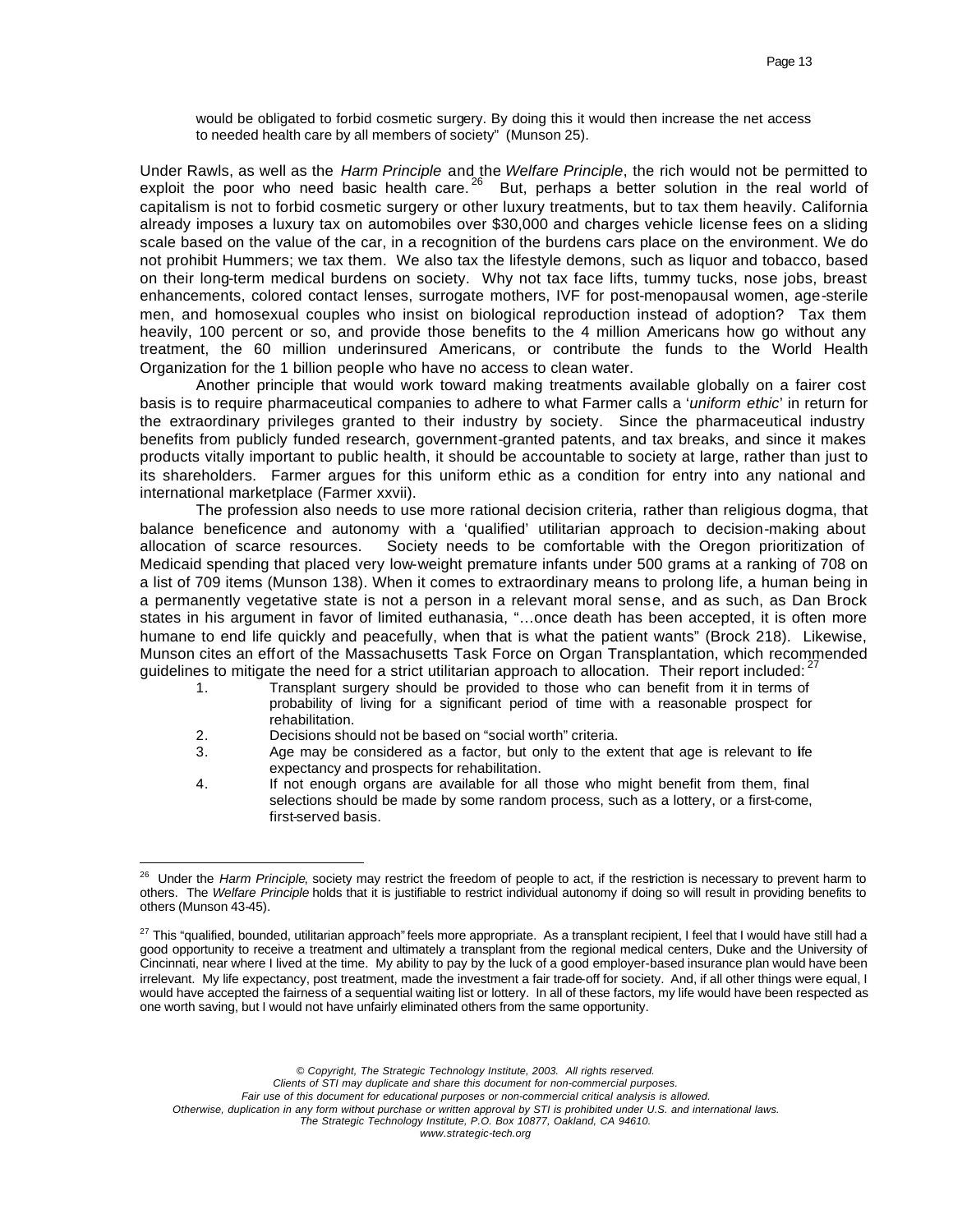5. Transplants should be provided to residents of New England on the basis of need, regardless of their ability to pay, as long as it does not adversely affect health care services with a higher priority. Non-residents of New England can be accepted after they can demonstrate an ability to pay for the procedure (Munson 743).

Likewise, the promise of therapeutic cloning is so great and the 4,000 genetic diseases are so serious that Munson and Davis believe that, "It would be wrong to give in to the objections that have been raised to gene therapy. This outcome would be as wrong and almost as serious as if we had failed to develop the use of antibiotics or vaccines" (Munson 632). The ethical principles one might employ in a more logical, consequential analysis of the therapeutic cloning debate might include:

- Research done only in settings with strict oversight
- Research that is meant to maximize the life-enhancing values, rather than the vicarious unbounded rights of reproduction
- Use fetal tissue that is already planned for destruction and ensure that no financial gain is involved for the donors
- Parallel use of adult stem cells for embryonic research
- Informed consent of the donors
- "Do no harm" applies to sentient beings, not a group of cells that cannot live on their own
- Existing life trumps potential life

As even Senator Orrin Hatch, a man noted for his conservative politics, observed, "Look, as far as I'm concerned, right-to-life means giving life an opportunity to tens of millions – not worrying about the fate of a small, undifferentiated clump of cells in a petri dish" (Shwartz, Paul Berg interview, 11).

### **Conclusion**

Many people try to conveniently ignore the plight of the masses of humanity, as if their diseases will never reach the rest of us. For example, Garret Hardin, in *Lifeboat Ethics*, maintains that we have a duty not to help the poor and starving of other countries because they will overrun the lifeboat and sink us all. This short sightedness assumes that we live in isolation and presumes that the fates of those in the lifeboat are independent of the fate of those in the water *(See End Note IV for further discussion).*  Others claim that aid does not work, that bureaucracies tend to perpetuate themselves at the expense of the poor, and that aid creates an unhealthy dependence, in the manner described in the Biblical parable of teaching the poor to fish rather than giving them fish. We ignore these people at our own peril. HIV-AIDS, tuberculosis, SARS, and plague are vivid reminders that the plights of the most remote citizens are shared by all. According to Farmer, "Complex social webs not only link the city and countryside but also link one country to another. An estimated one-third of U.S. tuberculosis cases occur among those born in another country, and this population is growing. The ways in which tuberculosis is transmitted mean that a local outbreak constitutes a global concern" (Farmer 277).

On a purely utilitarian argument, Peter Singer argues that we ought to seek to reduce the overall amount of suffering in the world, even at great cost to those of us who have more affluent lifestyles (Singer). While Henry Shue argues that everyone has a positive right to minimal subsistence, i.e., one that imposes obligations on the others to assist in meeting this right, the over-reliance on the Libertarian market based allocation of food and medical resources seems to constrain society's abilities to provide a just distribution of medical services and benefits to those most in need (Shue). As Farmer keenly observes it, "If there is no role for any but profiteers, what sort of health care environment have we created?" (Farmer 279)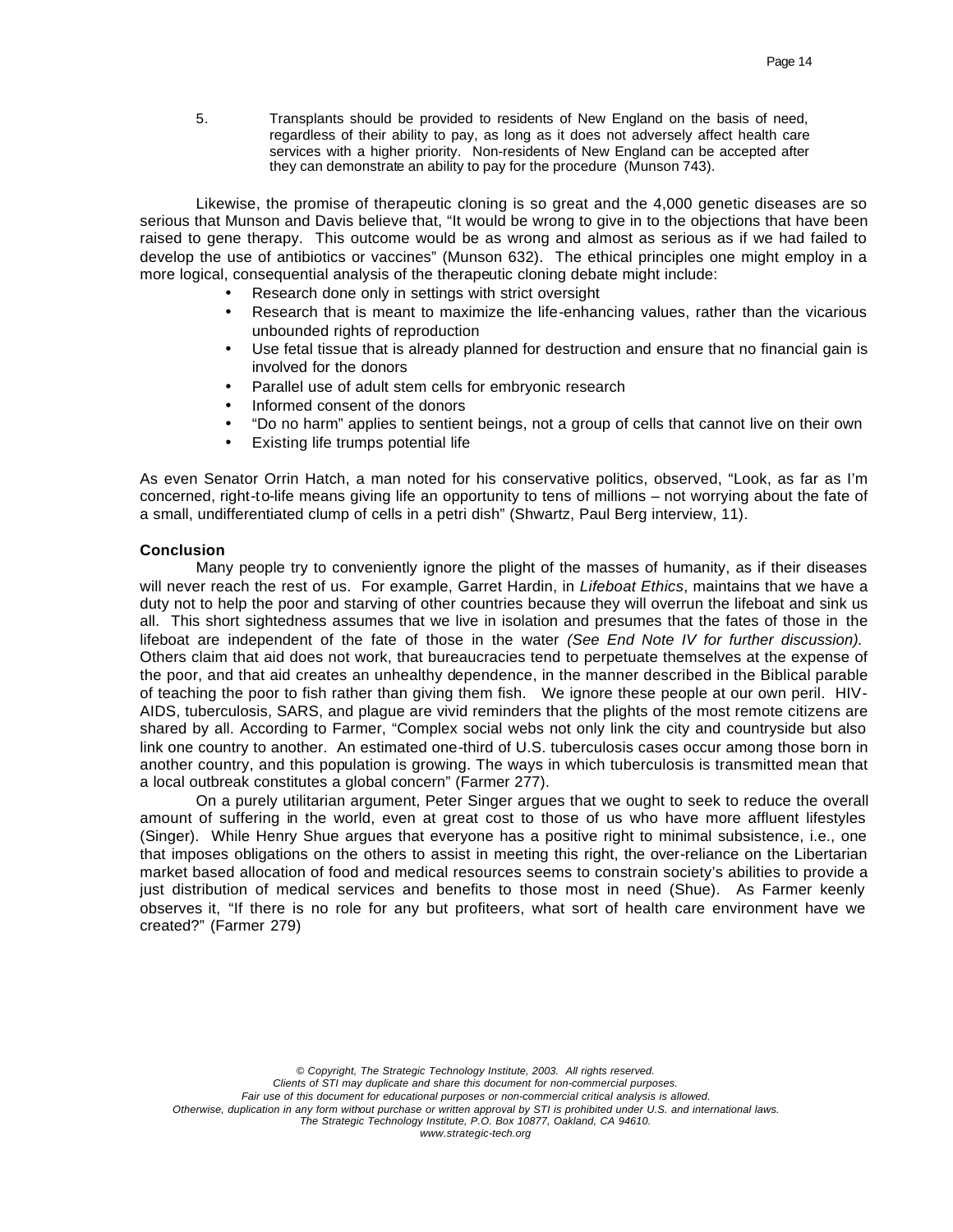# *"It does not require a clever brain to destroy life. In fact any fool can do that. But it takes brains – and extraordinarily brilliant brains to create conditions for human happiness and to make life worth living."*

### - Kwame Nkrumah

## Speech at the Academy of Sciences, Accra, Ghana November 30, 1963

## **End Notes**

#### **I. Comments on the Historical Antagonism between Religion and Science**

I remain very wary of deontological, or deity ordained, approaches to ethics. In fact, Christian theology and secular science have been antagonistically and emotionally opposed throughout much of Western history. For hundreds of years, the medieval Church set up a series of obstacles to scientific inquiry including: attributing disease to demons; sanctioning and profiting from the supposed healing powers of the relics of the Christian martyrs; using the Apostle's Creed and its belief in the resurrection of the body to outlaw dissection in medical schools; promoting ideas that abasement adds to the glory of God, that cleanliness was a sign of pride, and that filthiness was a sign of humility.

Throughout European history, schools of thought contrary to Church teachings were seen as blasphemous, and appropriate punishment was doled out. Prodded by St. Bernard, conservative theologians from Paris, Orleans, and Lyon hounded the masters of Chartres and summoned them to appear before a tribunal to face charges of heresy for teaching a scientific view of the intrinsic creative powers of nature - a view that threatened the 700-year-old doctrine of nature as the passive object of God's creation (Goldstein 69-70).

This was the same mentality that burned at the stake Giordano Bruno in 1600 for uttering and publishing the heresy that there were other worlds and other beings inhabiting them (Sagan, **Cosmic** 185). Staunch religious dogma was the reason for the Catholic hierarchy's imprisonment of the aged Galileo Galilei for proclaiming that the Earth moves (Drake 330-351). Johannes Kepler, after whom the laws of planetary motion are named, was excommunicated by the Lutheran Church for his uncompromising individualism on matters of doctrine and because of his writing of *The Somnium*, in which he imagined a journey to the moon. In addition, Kepler's mother was dragged away in a laundry chest in the middle of the night to be burned as a witch for giving birth to such a heretic and selling herbs (Sagan, **Cosmic** 50-71).

The conflict betw een knowledge-based science and belief-based religion confront our intellect, challenge our deeply ingrained value system, and tear our social fabric. Although each has its own dogma of fundamentalism or scientism, respectively, this conflict between diametrically opposed views of the world has been, and continues to be, a major obstacle to holistic human progress. For example, during the 1721 breakout of smallpox in Boston, even though Zabdiel Boylston's inoculation technique was proven to produce a lower mortality rate than inflicted by the natural disease, it was widely opposed by the medical establishment as unsafe, and by the church as an interference with God's will (Tucker 17-18). In the case of modern "right-to-life" advocates (antiabortion activists) and the conservative opposition to therapeutic cloning, the critics seem to employ the worst-case scenarios that pander to fear and subjective "revulsions." In fact, many of the same social results can occur through natural childbirth and child rearing.

#### **II. Professional Responsibility**

 $\overline{a}$ 

Who bears the responsibility for implementing solutions? After all, when the threat of biological genocide due to a genetically engineered mutant virus having escaped a pharmaceutical laboratory confronts humanity, who is to blame? Are research scientists or politicians the culprits? Those whose education or tastes have confined them to the humanities protest that scientists alone are to blame. Scientists say, with equal contempt, that humanists, politicians, and the 'commercializers' cannot wash their hands of blame because they have not done anything to help direct a society whose ills grow worse from, not only error, but also inaction (Bronowski, 5).

Do scientists and physicians have a responsibility to the global society, beyond their immediate institutions and clientele, and if so, what is that responsibility? Humanity's needs, wants, and desires are realized through *technology*, <sup>28</sup> which in the biomedical sense is the clinical practice. After all, the traditional idealized argument has been that it is not the knowledge of the genome that scares us; it is its application that plays on our paranoia. We have been encouraged to believe that it is one thing for

*© Copyright, The Strategic Technology Institute, 2003. All rights reserved.*

*Fair use of this document for educational purposes or non-commercial critical analysis is allowed.* 

*Otherwise, duplication in any form without purchase or written approval by STI is prohibited under U.S. and international laws.*

<sup>28</sup> *Science* in its purest sense is a semi-neutral activity. Scientists search for truth and as a result get neutral facts. It is *technology* that draws upon our biases.

*Clients of STI may duplicate and share this document for non-commercial purposes.*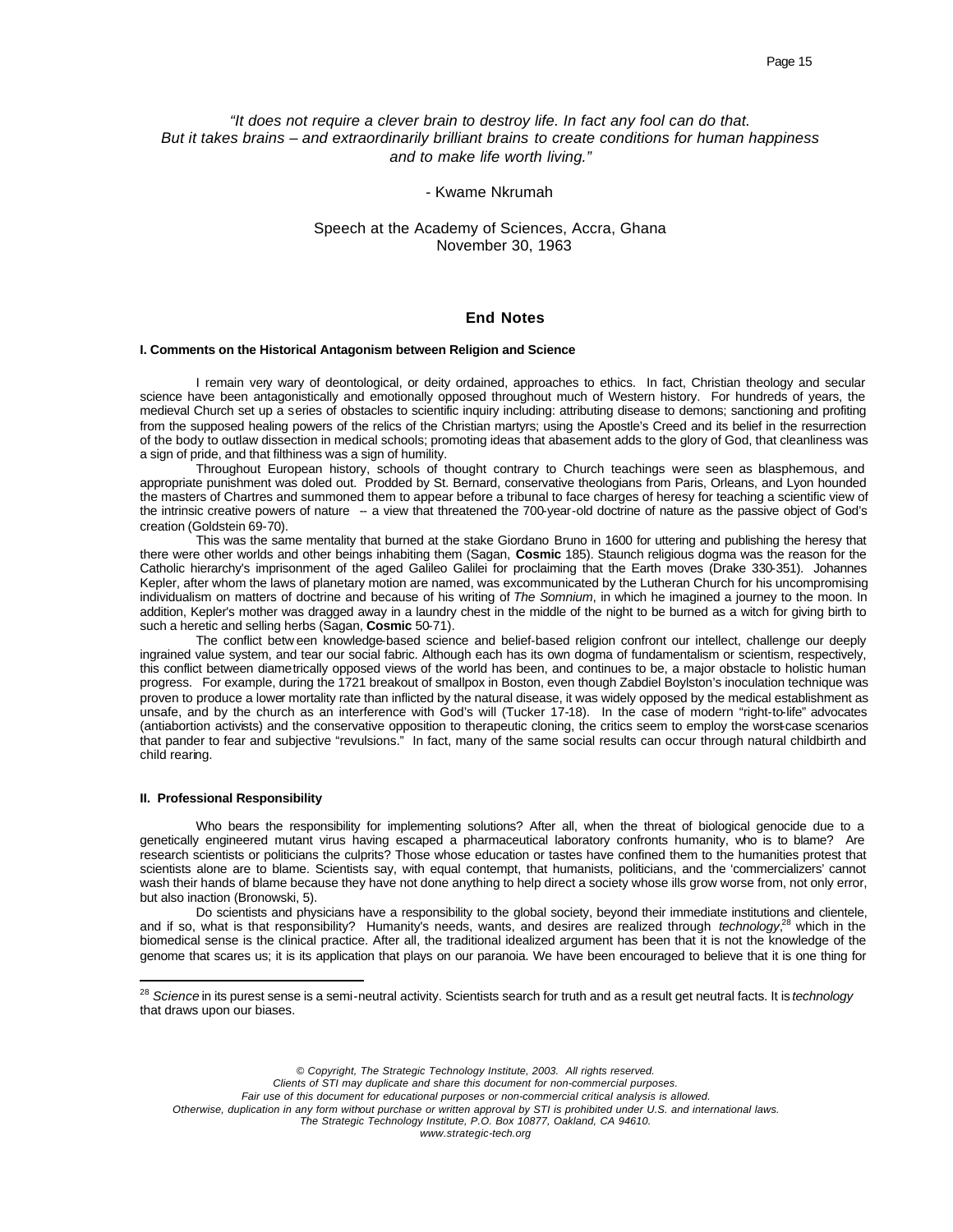the biologist to know how to perform gene splicing, but it is quite another for biological engineers to actually create harmful forms of life. Therefore one might be tempted to conclude that research biologists and clinical practitioners bear most of the responsibility for solving the equitable distribution of medical benefits. Do they?

This debate around the role of scientists and engineers as ethical social agents has been around for ages. Nearly fifty years ago, Bronowski reinforced the basic argument that scientists have a responsibility to humanity. Bronowski stated that the dilemma of today (1956) is not that human values could not control a mechanical science. It was the opposite: "The scientific spirit is more human than the machinery of governments." Being human, however, means that scientists can no more shirk their responsibility to improve our lot than politicians. His argument, that scientists have a crucial responsibility (for which they are uniquely trained) to make the public fully aware of the implications of their work, should serve to bring the 'overly tunnel-visioned' researcher back into the realm of political activist and citizen. According to Bronowski, no longer do scientists have a right to hide behind the veil of scientific neutrality. They must participate in decision making as full partners with the public.

#### **III. Revisiting Scientific Ethics**

 $\overline{a}$ 

In more recent times, Stanford professor Robert McGinn described several ethical problems facing modern 21st Century practitioners. While McGinn's assessment was applied to a broader range of engineers and scientists than the scope of this paper allows, it is reasonable to extend some of his ethical concepts to biomedical researchers and to clinical practitioners, as a group. These problems include execution problems, such as unfair distribution of benefits and costs, the fear of whistle blowing, and lack of consideration of long-term effects. He also described communication problems, such as fraud and misrepresentation of scientific research (McGinn, Ethics 18-26). Scientists and physicians have also erred by having misplaced loyalties. Some have become servants to institutions rather than the public. For far too many in the biomedical community, the basic canons of professional ethics have been subverted to gain employment and to preserve power structures.

The ethical issues go beyond prevention of institutional and business abuses, one must demand a higher standard of those who are carelessly irresponsible practitioners, who participate in unnecessary human experimentation, who attempt to clone humans, and those who patent new forms of life and new means of food production. Since we live in a world whose interconnected systems threaten to spin out of control, we must collectively ask the biomedical community, "Are you living up to the proper codes of ethics or have you delegated your responsibility to business interests and government ideologues?

In the past the actions of individuals or single industries or even single nations mattered little to the outcome of the world. Modern biomedical technology is quantitatively more pervasive in western society and leads to quantum changes in the qualitative influences on human life. We have a whole new generation of microbes and chemicals that can influence the future of the planet. With this established, scientists and physicians must go back to their professed ethics. From this perspective, they must be part of the decision-making process.

Scientists and physicians, as a group and as individuals, have special responsibilities as citizens, which go beyond the public at large. "All citizens have an obligation to devote some of their time and energies to public policy matters. Minimal requirements for everyone are to stay informed about issues that can be voted on, while stronger obligations arise for those who by professional background are well grounded in specific issues as well as for those who have the time to train themselves as public advocates," as put forth by Philosopher Mike Martin and Engineer Roland Schizinger (Martin 29l). Their loyalty needs to be to humanity, not just to their employers or their governments. We have seen that their professions support this concept (at least verbally).

Traditional professional society codes of ethics cite a series of actions and practices that a physician or scientist should not engage in. It is a "thou shalt not" approach to ethics. Citing what one cannot do is tantamount to applying a deontological top's down approach to ethics.<sup>29</sup> McGinn's moral responsibilities provide a paradigm shift away from merely cost reduction or harm

From these FMRs, there are certain Derived Moral Responsibilities (DMR) advocated by McGinn that include:

• Disclose to the institution or patient any unrecognised options,

<sup>&</sup>lt;sup>29</sup> Most codes are so general that they rarely give the practitioner any tangible guidance as to how research and development should be performed and the deontological admonitions give the practitioner a mistaken belief that, perhaps, one can perform any task that is not explicitly prohibited. To this end, Stanford's Robert McGinn has identified a series of Fundamental Moral Responsibilities (FMR) that provide a much more concrete and proactive approach to engineering ethics (McGinn, *Moral Responsibilities* 6-19). Those FMRs include:

<sup>•</sup> FMR1 – Not act in any way that one knows (or should have known) will harm (or pose an unreasonable risk of harming) the public interest.

<sup>•</sup> FMR2 – To try to prevent (or prevent the repetition of) preventable harm (or the creation of an unreasonable risk of harm) from being done to the public interest.

<sup>•</sup> FMR3 – Assure that all parties likely to bear non-trivial risks from one's work are adequately informed about them upstream and given a realistic chance to give or withhold their consent to their subsequent imposition.

<sup>•</sup> FMR4 – Work to the best one's ability to serve the legitimate interests and objectives of the patient or institution.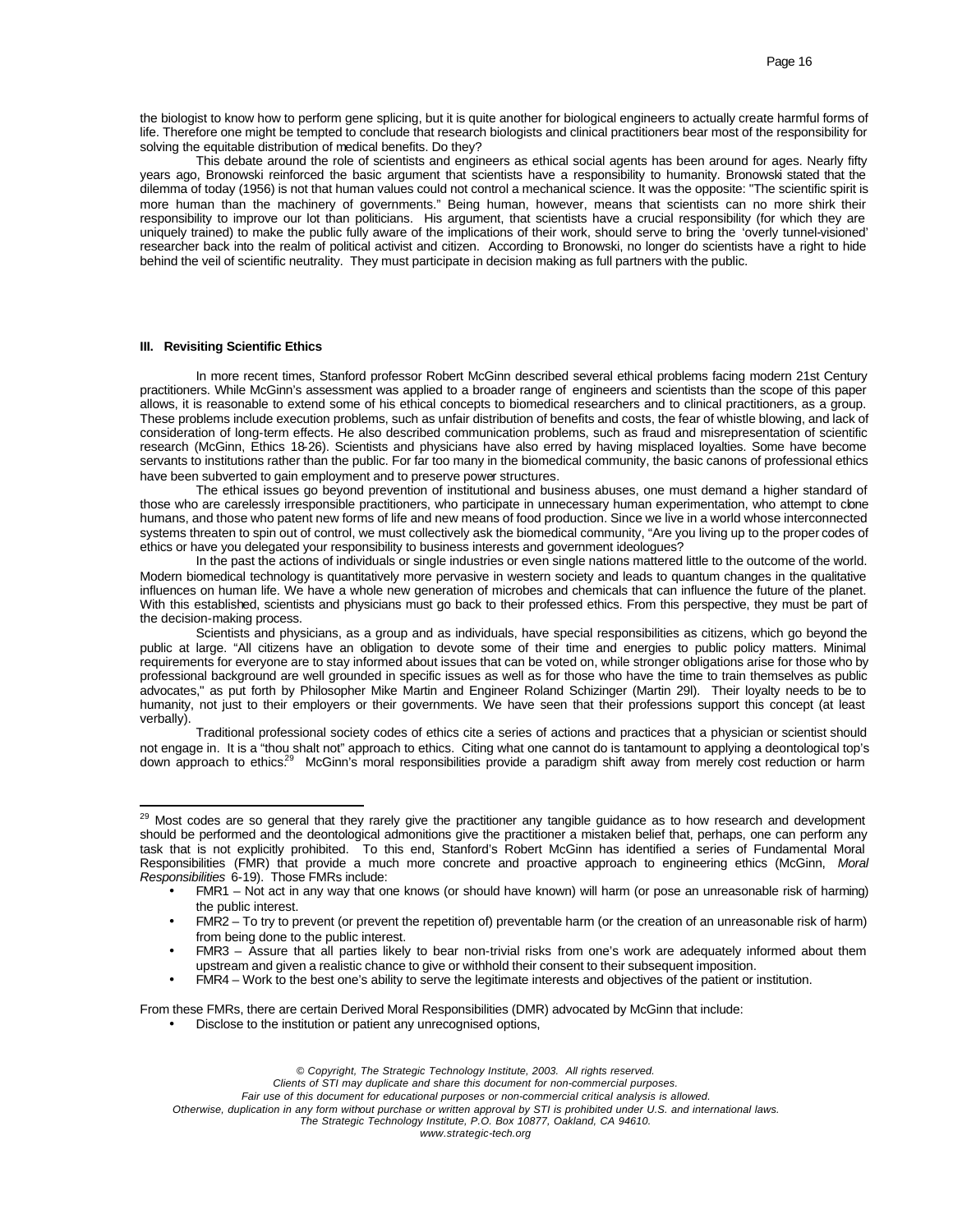reduction to a combination of maximization of benefits within the context of minimizing harm. From a quantitative analysis perspective, McGinn is proposing the optimization of two simultaneous equations (Anderson 350-352, 372-373):

Maximax – Select the decision that maximizes the maximum payoff (do the most good for the most people).

♦ *Minimax Regret* – Minimize the maximum regret, or opportunity loss, associated with a decision (do no harm).

This is an improvement over traditional approaches that minimize harm (regret) or maximize profit (payoff), but rarely attempt to do both.

#### **IV. Observations from Alfred North Whitehead Regarding Cooperation vs. Competition**

Our biomedical technology is causing social changes at a tremendous rate. Research scientists and physicians have a history of cooperation on their side. They can be the vanguard of a total international movement to save humanity. If they do not, our lease on the future may be unrenewable. The great scholar Alfred North Whitehead delivered a series of lectures in 1925 in which he warned us of the danger of non-cooperation.

"During the past three generations, the exclusive direction of attention has been a disaster of the first magnitude. The watchwords of the nineteenth century have been struggle for existence, competition, class warfare, commercial antagonism between nations, and military warfare. The struggle for existence has been construed into a gospel of hate. However, successful organisms are those that modify their environment so as to assist each other. A species of microbes that kills the forest also exterminates itself.

In the history of the world the prize has not gone to those species which specialized in methods of violence, or even in defensive armour. In fact, nature began with producing animals encased in hard shells for defense against the ills of life. It also experimented with size. But smaller animals, without external armour, warm-blooded, sensitive, and alert, have cleared these monsters off the face of the earth. Also, the lions and tigers are not the successful species. There is something in the ready use of force, which defeats its own object. Its main defect is that it bars cooperation.

Every organism requires an environment of friendship. The Gospel of Force is incompatible with a social life" (Whitehead 259).

Humans would fare much better if we follow the lessons of nature. Cooperation and a moral use of our non-neutral biomedical technology are the key ingredients to the success of the human organis m. Enlightened scientists and physicians might teach us this lesson. It is reasonable to contend that the scientific ethic is the doctrine that should be embraced as an idealized goal and that physicians and other biomedical practitioners can be the agents of success. As we embrace the idealized ethics of science and medicine, one needs to walk down this path with a clear understanding of limits, biases, and a neo-consequentialist view of the social implications of biomedical innovation. One hopes that renewed emphases on ethical decision-making and just distribution of benefits might be accompanied by professional codes of ethics with 'teeth.'

Regardless of the organizational path, scientists and physicians who insist upon declaring themselves neutral or focused only on their immediate communities are, in effect, unethical. As that 1960s mantra succinctly stated, "If you are not part of the solution, you are part of the problem."

• Be wary of paradigm overshooting as regards the use of analytical methods in innovative scientific contexts,

 $\overline{a}$ 

- Establish a precautionary organizational culture as regards the formal approval of integrity -related developments and/or treatments,
- Assure that in work akin to social, medical, or technological experimentation, that human subjects likely to be put at risk of harm are informed about those risks and given a meaningful opportunity to give or withhold consent to their imposition.

*© Copyright, The Strategic Technology Institute, 2003. All rights reserved. Clients of STI may duplicate and share this document for non-commercial purposes. Fair use of this document for educational purposes or non-commercial critical analysis is allowed. Otherwise, duplication in any form without purchase or written approval by STI is prohibited under U.S. and international laws. The Strategic Technology Institute, P.O. Box 10877, Oakland, CA 94610.*

<sup>•</sup> Help the institution or patient reach a clarified definition of problems originally presented to the practitioner in distorted form,

<sup>•</sup> Ensure that all prerequisite conditions for the safe operation of a technology transferred from a more to a less developed society are satisfied,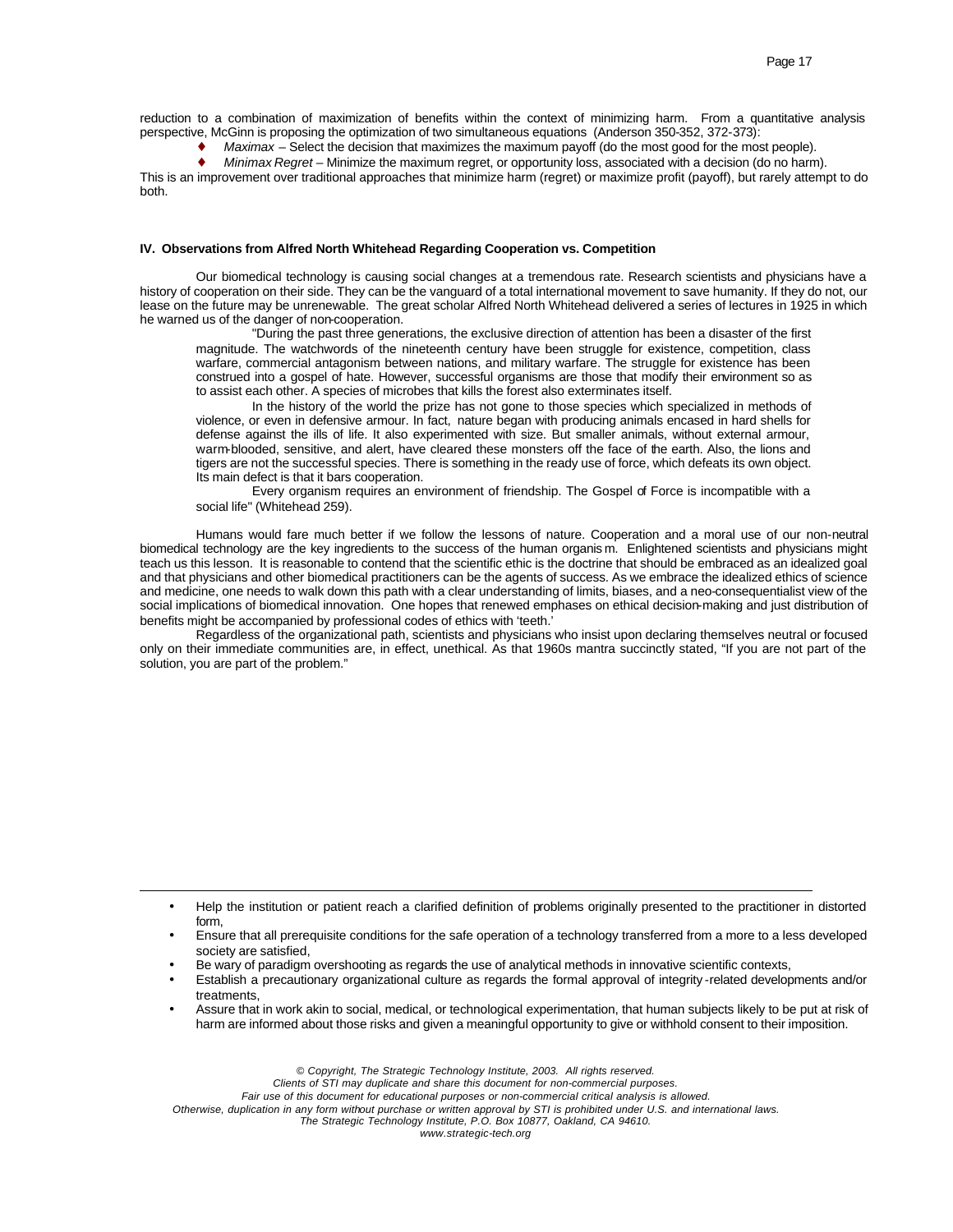## **Primary Works Cited**

- Beauchamp, Tom L. and Childress, James F. **Principles of Biomedical Ethics,** Fifth Edition**.** New York: Oxford University Press, 2001.
- Farmer, Paul. **Infections and Inequalities: The Modern Plagues**. Berkeley: The University of California Press, 1999.
- Glannon, Walter. **Genes and Future People: Philosophical Issues in Human Genetics.** Cambridge, MA: Westview Press, 2001.
- Kass, Leon R. **Human Cloning and Human Dignity: The Report of the President's Council on Bioethics.** New York: Public Affairs, 2002.
- Kass, Leon R. *Preventing a Brave New World: Why We Should Ban Human Cloning Now.* **The New Republic Online**. May 21, 2001.

Kass, Leon R. *The Wisdom of Repugnance*. **The New Republic**. June 2, 1997.

- Munson, Ronald. **Intervention and Reflection: Basic Issues in Medical Ethics**, Sixth Edition. Belmont, California: Wadsworth/Thomson Leaning, 2000.
- Parens, Erik. **Enhancing Human Traits: Ethical and Social Implications**. Washington: Georgetown University Press, 1998.
- Serageldin, Ismail. *World Poverty and Hunger: The Challenge for Science*. **Science 2002**, 2296:54- 58.
- Shwartz, Mark. *Paul Berg: Use Cloned Embryonic Stem cells to Cure Disease.* **Stanford Report**. October 2, 2002.
- Shwartz, Mark. *William Hurlbut: 'Implicit Moral Dignity' for the Embryo.* **Stanford Report**. October 2, 2002.
- Slater, Lauren. *Dr. Daedalus: A Radical Plastic Surgeon Wants to Give You Wings*. **Harper's Magazine.** July 2001.
- Warnock, Mary. **Making Babies: Is There a Right to Have Children?** Oxford: Oxford University Press, 2002.
- Warren, Mary Anne. *On the Moral and Legal Status of Abortion*. Article in Munson, Ronald. **Intervention and Reflection: Basic Issues in Medical Ethics**, Sixth Edition. Belmont, California: Wadsworth/Thomson Leaning, 2000. Reprinted from **The Monist** 57, no. 1. LaSalle, Illinois.

#### **Secondary Works Cited**

- Brock, Dan W. *Voluntary Active Euthanasia*. Article in Munson, Ronald. **Intervention and Reflection: Basic Issues in Medical Ethics**, Sixth Edition. Belmont, California: Wadsworth/Thomson Leaning, 2000.
- Bronowski, Jacob. **Science and Human Values**. New York: Harper & Row, 1956.
- Drake, Stillman**. Galileo at Work**. Chicago: The University of Chicago Press, 1978.
- Goldstein, Thomas. **Dawn of Modern Science**. Boston: Houghton Mifflin, 1980.

Hinman, Lawrence M. *World Hunger*. Lecture delivered at the University of San Diego. **Ethics Updates**, http://ethics.acusd.edu/Applied/WorldHunger/

Martin, M. W. and Schinzinger, R. **Ethics in Engineering**. New York: McGraw-Hill, 1983.

McGinn, Robert. *Ethics, Science, and Technology*. Stanford University, 1990.

McGinn, Robert. *Moral Responsibilities of Professional Engineers: Empirical and Theoretical Approaches.* Presentation given at the Engineering Ethics Forum, University of Nagoya, Japan. December 8, 2002.

*© Copyright, The Strategic Technology Institute, 2003. All rights reserved.*

*Clients of STI may duplicate and share this document for non-commercial purposes.* 

*Fair use of this document for educational purposes or non-commercial critical analysis is allowed.* 

*Otherwise, duplication in any form without purchase or written approval by STI is prohibited under U.S. and international laws.*

*The Strategic Technology Institute, P.O. Box 10877, Oakland, CA 94610.*